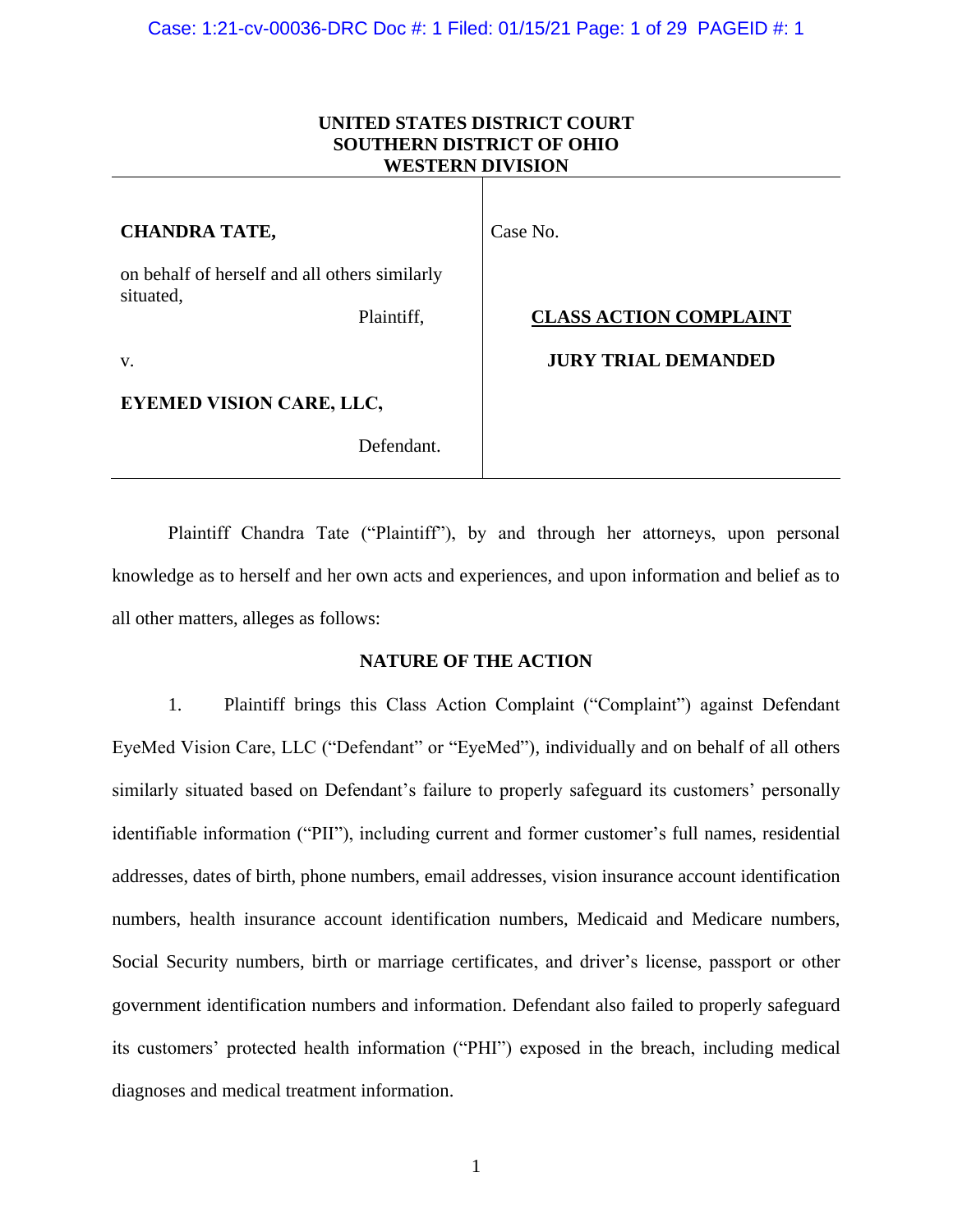### Case: 1:21-cv-00036-DRC Doc #: 1 Filed: 01/15/21 Page: 2 of 29 PAGEID #: 2

2. EyeMed is one of the largest and fastest growing vision benefits companies in the United States. It has over 60 million funded benefit members through a nationwide network of providers that includes optometrists, ophthalmologists, opticians, and retailers. EyeMed offers several different plans, all of which provide various levels of discounts on exams and vision products such as eyeglass frames and lenses, contact lenses, and other eye care services. The company serves a customer base that includes large corporations, government entities, and health insurers, including but not limited to Aetna, Blue Cross Blue Shield of Tennessee and Nippon Life Benefits.

3. On June 24, 2020, as a result of EyeMed's lax security and monitoring protocols, criminals gained unauthorized access to an EyeMed email inbox. For seven days, these criminals maintained unfettered access to the breached email account. During this time, the email account was used to send phishing emails to EyeMed's customers. The breach of the email account also allowed the criminals to obtain the sensitive PII and PHI of EyeMed's customers stored in the account.

4. It was not until July 1, 2020 that EyeMed discovered the breach and took steps to block unauthorized access to the account. By that time, the PII and PHI of its customers had already fallen into the hands of the ill-intentioned criminals that accessed the account.

5. Defying all bounds of reasonableness, despite learning of the breach on or about July 1, 2020, EyeMed did not notify customers affected by the breach until December of 2020. And it did not prioritize the victims of the breach; instead, months before it started notifying customers, EyeMed notified its industry partners such as Aetna. There is simply no excuse for taking so long to notify customers, and for de-prioritizing the actual victims of its lax security and safeguards.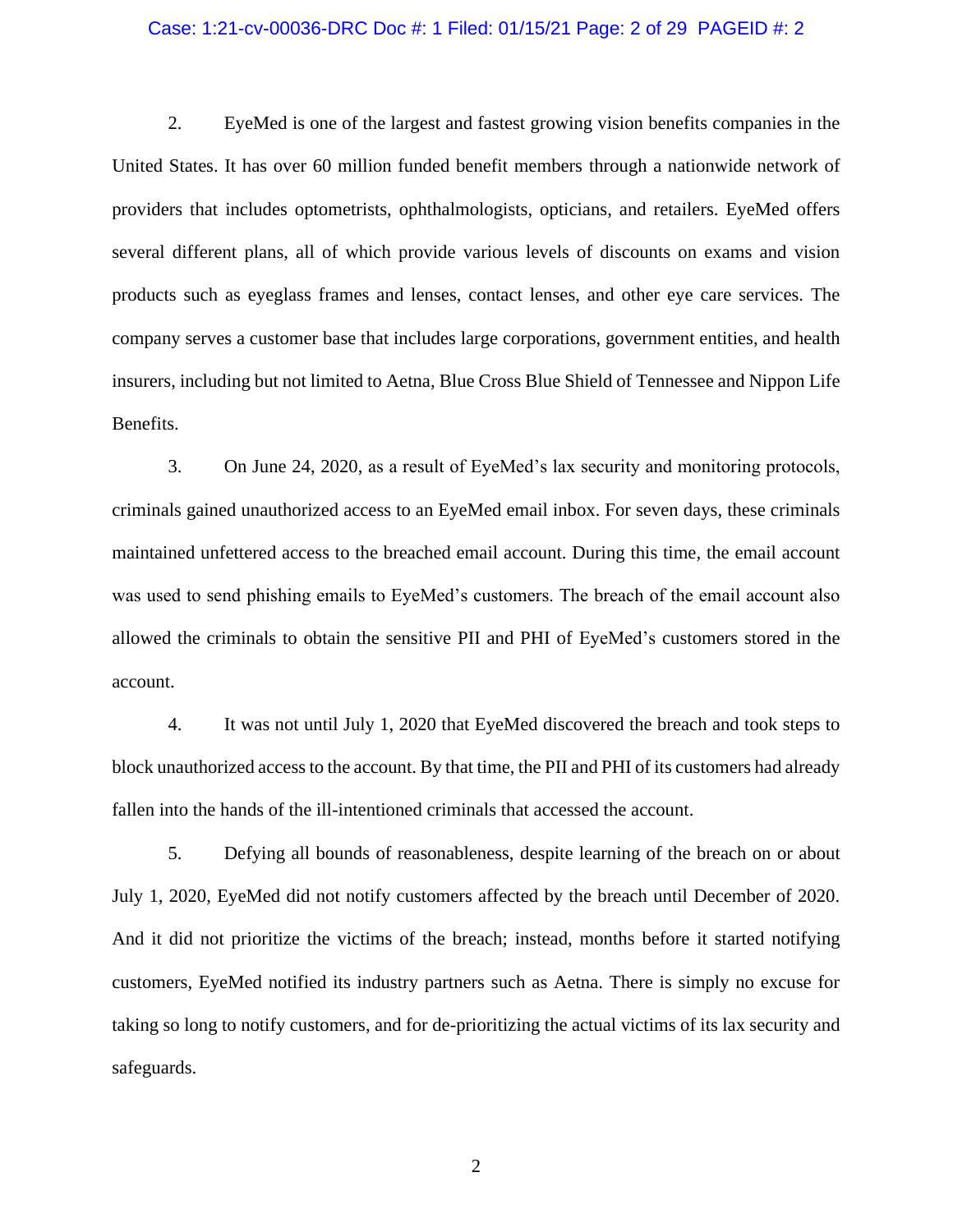### Case: 1:21-cv-00036-DRC Doc #: 1 Filed: 01/15/21 Page: 3 of 29 PAGEID #: 3

6. EyeMed did not adequately safeguard Plaintiff's data, and now she and apparently millions of other patients are the victims of a significant data breach that will negatively affect them for years.

7. EyeMed is responsible for allowing this data breach through its failure to implement and maintain reasonable safeguards and failure to comply with industry-standard data security practices.

8. Despite its role in managing so much sensitive and personal information, during the duration of the data breach, EyeMed failed to recognize and detect unauthorized third parties accessing its email system, and failed to recognize the substantial amounts of data that had been compromised. This was, in part, because of, but also part and parcel with, EyeMed's failure to take the appropriate steps to investigate the numerous red flags, each of which individually should have told EyeMed that its systems were not secure.

9. EyeMed had numerous statutory, regulatory, contractual, and common law obligations, including those based on its affirmative representations to Plaintiff and class members, to keep their PII, including PHI, confidential, safe, secure, and protected from unauthorized disclosure or access.

10. Plaintiff and those similarly situated rely upon EyeMed to maintain the security and privacy of the PII and PHI entrusted to it; when providing their PII and or PHI, they reasonably expected and understood that EyeMed would comply with its obligations to keep the information secure and safe from unauthorized access.

11. In this day and age of regular and consistent data security attacks and data breaches, in particular in the healthcare industry and retail services, EyeMed's data security breach is particularly egregious.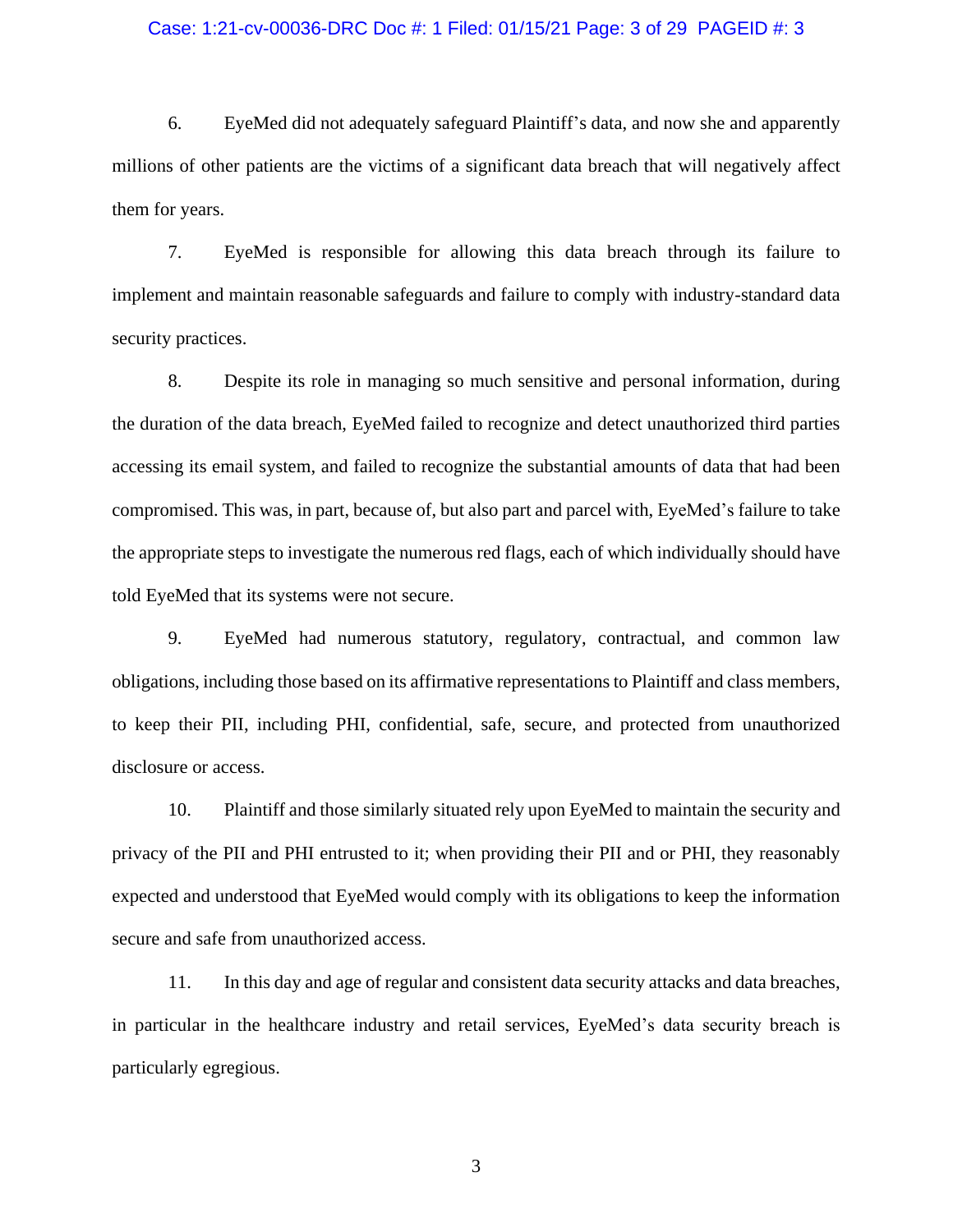#### Case: 1:21-cv-00036-DRC Doc #: 1 Filed: 01/15/21 Page: 4 of 29 PAGEID #: 4

12. As a result of EyeMed's failures, Plaintiff and the class members are at a significant risk of identity theft, financial fraud, and/or other identity-theft or fraud, imminently and for years to come. Just as their PII and PHI was stolen because of its inherent value in the black market, now the inherent value of Plaintiff's and the class members' PII and PHI in the legitimate market is significantly and materially decreased. To make matters worse, the injuries described were exacerbated by EyeMed's failure to timely inform and notify Plaintiff and the class members of the data breach and their injuries. Furthermore, by failing to provide adequate notice, EyeMed intentionally prevented Plaintiff and prospective class members from protecting themselves from the potential damages arising out of the data breach.

13. On information and belief, as a result of this massive data breach, millions of EyeMed's customers have suffered exposure of PII and PHI entrusted to EyeMed.

14. In addition, based on Defendant's actions, Plaintiff and the proposed class have received services that were and are inferior to those for which they have contracted, and have not been provided the protection and security Defendant promised when Plaintiff and the proposed class entrusted Defendant with their PII and PHI.

15. Plaintiff and members of the proposed class have suffered actual and imminent injuries as a direct result of the data breach. The injuries suffered by Plaintiff and the proposed class as a direct result of the data breach include: (a) theft of their personal data; (b) costs associated with the detection and prevention of identity theft; (c) costs associated with time spent and the loss of productivity from taking time to address and attempt to ameliorate, mitigate and deal with the consequences of the data breach and the stress, nuisance and annoyance of dealing with all issues resulting from the data breach; (d) the imminent injury arising from potential fraud and identity theft posed by their personal data being placed in the hands of the ill-intentioned hackers and/or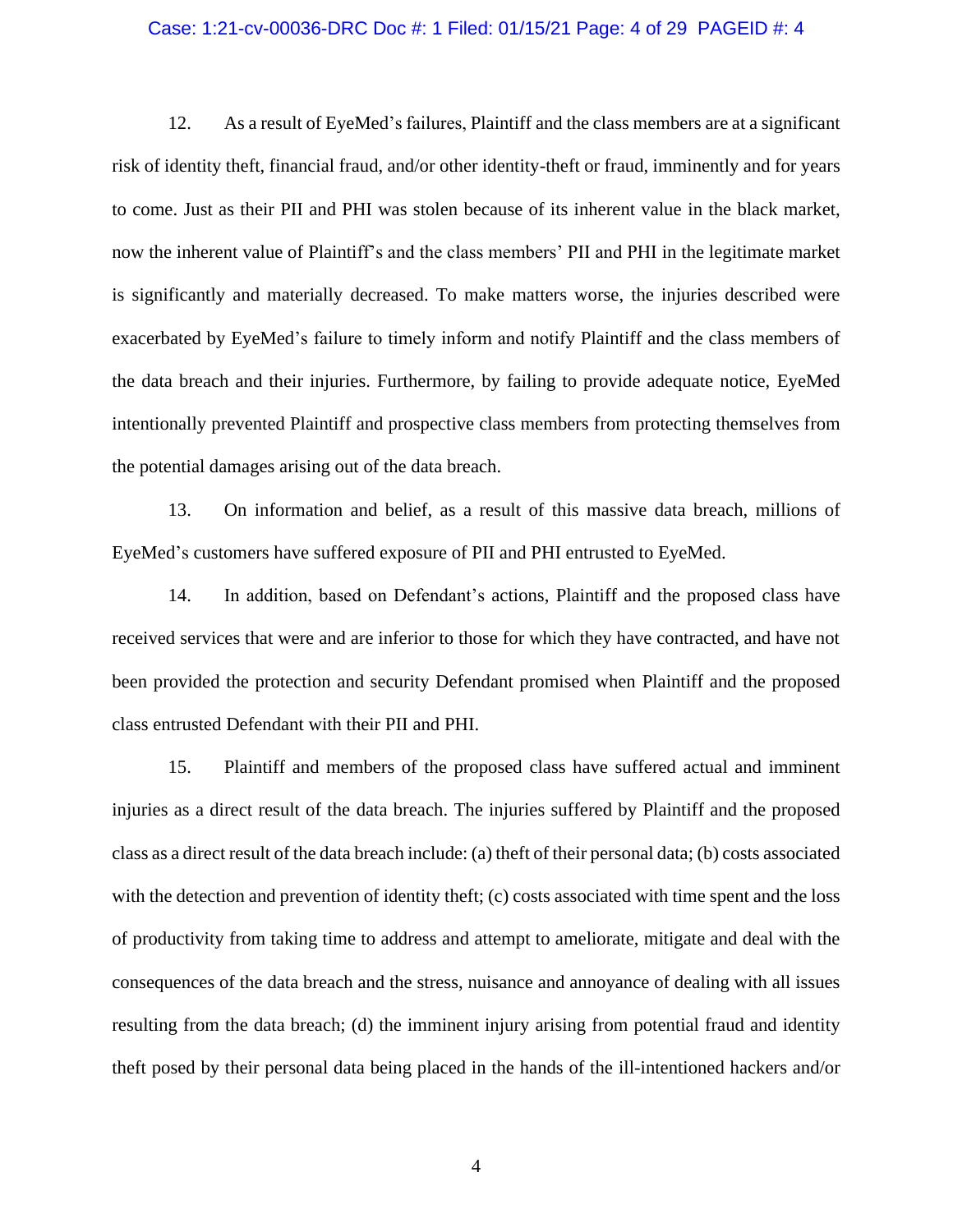### Case: 1:21-cv-00036-DRC Doc #: 1 Filed: 01/15/21 Page: 5 of 29 PAGEID #: 5

criminals; (e) damages to and diminution in value of their personal data entrusted to EyeMed and with the mutual understanding that EyeMed would safeguard Plaintiff's and class members' personal data against theft and not allow access and misuse of their personal data by others; (f) the reasonable value of the PII entrusted to EyeMed; and (g) the continued risk to their personal data, which remains in the possession of EyeMed and which is subject to further breaches so long as EyeMed fails to undertake appropriate and adequate measures to protect Plaintiff's and class members' personal data in its possession.

16. Plaintiff seeks to remedy these harms, and prevent their future occurrence, on behalf of herself and all similarly situated persons whose personal data was compromised and stolen as a result of the data breach.

17. Accordingly, Plaintiff, on behalf of herself and other members of the class, asserts claims for breach of implied contract, negligence, bailment, and unjust enrichment, and seeks injunctive relief, declaratory relief, monetary damages, and all other relief as authorized in equity or by law.

#### **THE PARTIES**

### *Plaintiff Chandra Tate*

18. Plaintiff Chandra Tate<sup>1</sup> is a natural person and a resident of South Carolina. From 2016 through 2019, she and her family used EyeMed for their vision care benefits. This included submitting claims to EyeMed for the purchase of prescription lenses from Walmart and Sam's Club.

19. Plaintiff entrusted her PII, PHI, and other confidential information such as contact

<sup>&</sup>lt;sup>1</sup> Plaintiff's name was previously Chandra Price. However, she married in February of 2020 and assumed the surname of Tate.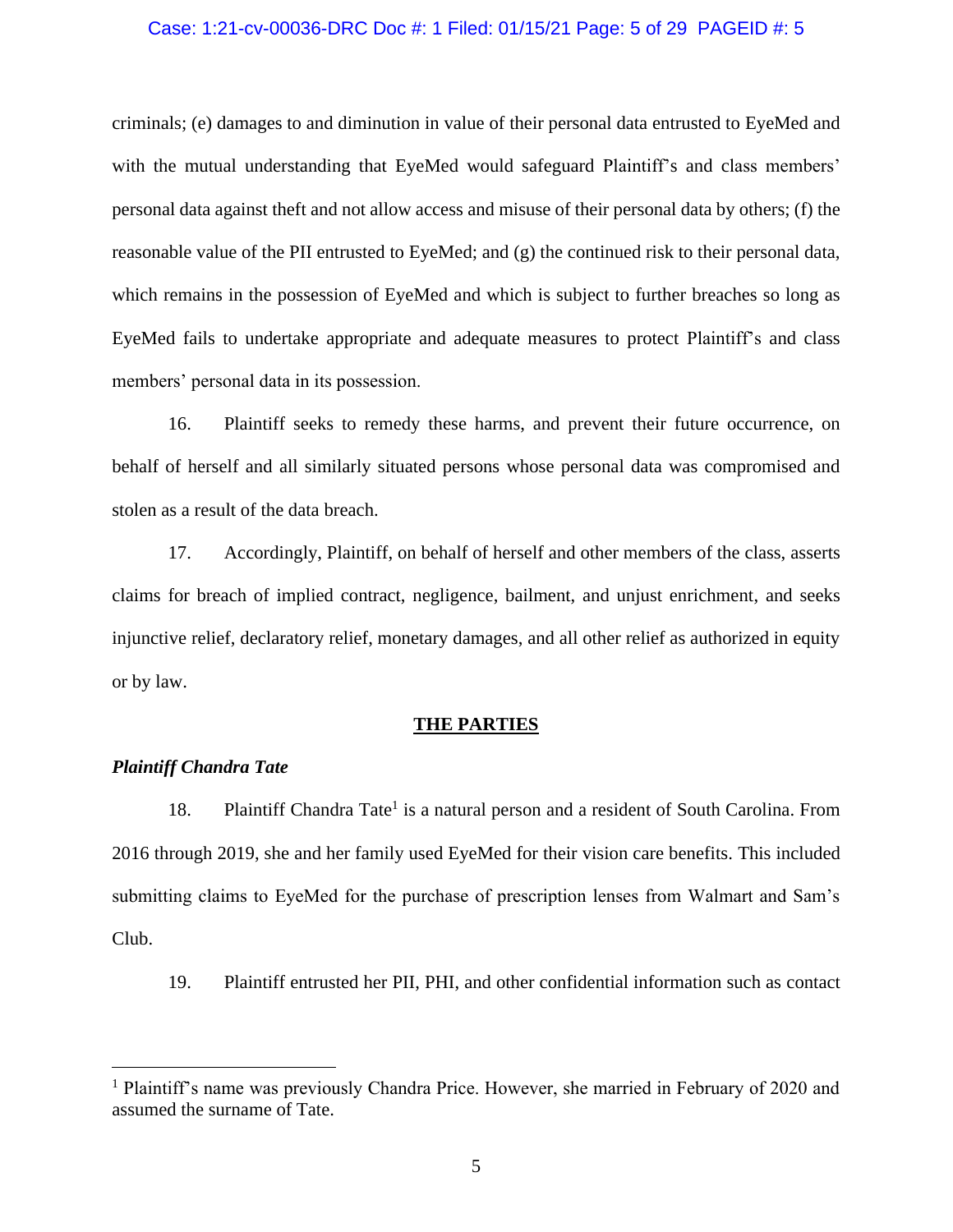### Case: 1:21-cv-00036-DRC Doc #: 1 Filed: 01/15/21 Page: 6 of 29 PAGEID #: 6

information, health insurance policy information, prescription information, medical conditions, and Social Security number to EyeMed with the reasonable expectation and understanding that EyeMed would take at a minimum industry standard precautions to protect, maintain, and safeguard that information from unauthorized users or disclosure, and would timely notify her of any data security incidents related to her. Plaintiff would not have used EyeMed's services had she known that EyeMed would not take reasonable steps to safeguard her sensitive PII and PHI.

20. In mid-December of 2020, more than five months after EyeMed learned of the data breach, Plaintiff received a letter from EyeMed, dated December 7, 2020, notifying her that she had been identified as an individual impacted by the data breach that occurred from June 24, 2020 through July 1, 2020. A copy of the letter is attached hereto as **Exhibit A**. Before receiving this letter, Plaintiff was unaware that any breach had occurred or that her PII and PHI had been compromised.

21. Since learning about the breach, Plaintiff has suffered and continues to suffer emotional anguish and distress, including but not limited to fear and anxiety related to the breach of her sensitive personal, financial, and health information, as well as the breach of her daughter's sensitive personal, financial, and health information (which was also compromised in the breach). As a result of the breach and anxiety it has caused, she estimates that she reviews her credit information and statements twice a week, and she reviews her bank accounts nearly every day. Before the breach, she typically only reviewed her credit information once or twice a month, and only reviewed her bank accounts once a month. Furthermore, following the breach, she has received scam and phishing phone calls nearly every day. For example, towards the end of November 2020, Plaintiff received calls from scammers purporting to work for the Internal Revenue Service and Social Security Administration.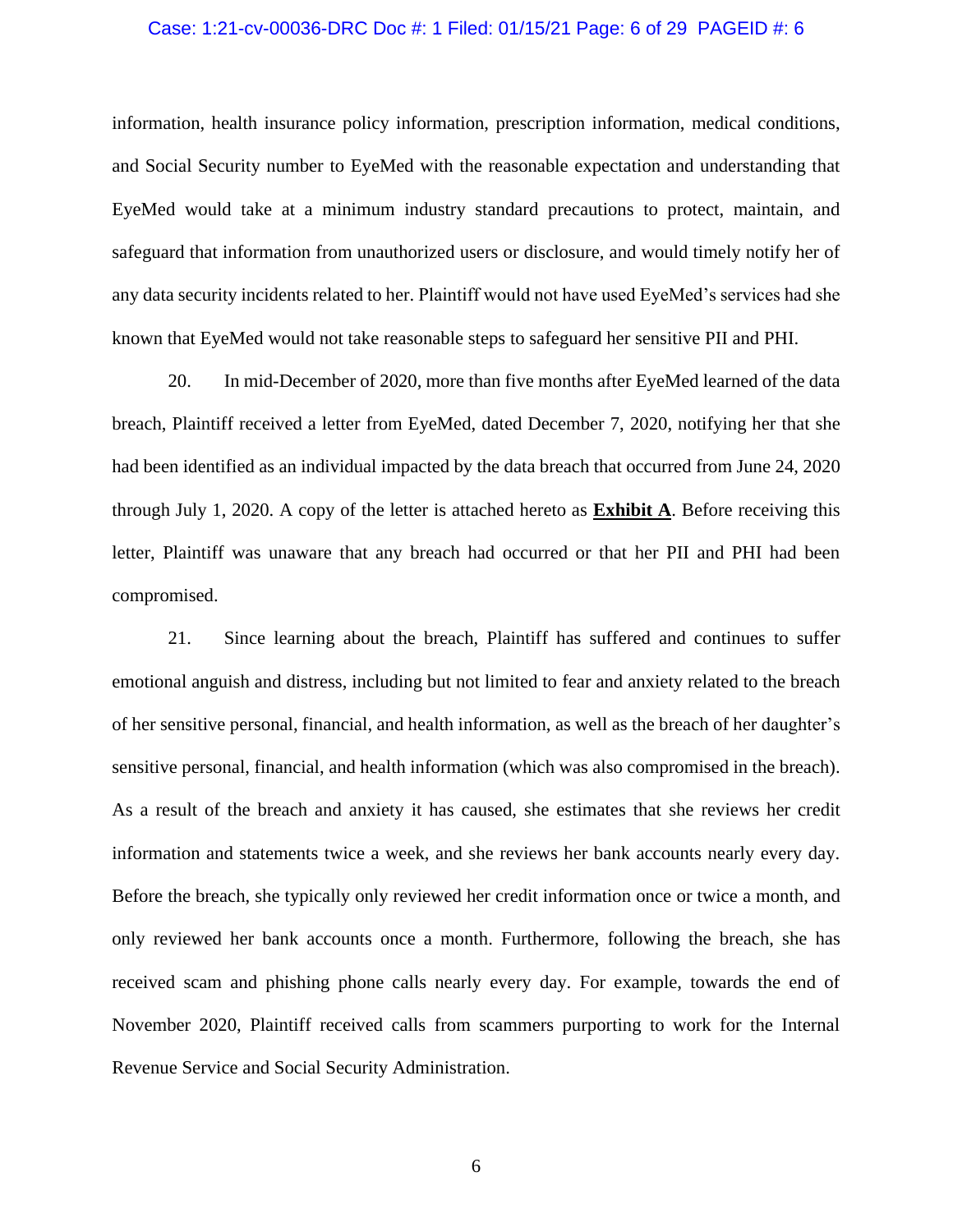#### Case: 1:21-cv-00036-DRC Doc #: 1 Filed: 01/15/21 Page: 7 of 29 PAGEID #: 7

22. Plaintiff and her family have used the paid monitoring service LifeLock for roughly the past year and a half. Following the breach, she received a notification from LifeLock informing her that it had identified suspicious activity on her accounts. Plaintiff had intended to discontinue the LifeLock service in an attempt to reduce her monthly bills. However, as a result of the EyeMed data breach, Plaintiff has continued to use and pay for the LifeLock service for her and her family. This service costs her roughly \$65 per month.

23. Around the time of the data breach, an unknown individual used Plaintiff's financial information without her permission to open an account with Amazon Prime. Plaintiff was charged for these services despite not having an Amazon Prime account until she noticed the charges in August of 2020. As a result, Plaintiff was also forced to close the bank account linked to the Amazon Prime charges and open a new bank account.

24. Plaintiff's injuries will be redressed by a favorable outcome in this litigation because she seeks compensatory damages.

#### *Defendant EyeMed Vision Care, LLC*

25. EyeMed is a Delaware limited liability company with its principal place of business in Mason, Ohio. It is a wholly owned subsidiary of Luxottica of America, Inc., which is similarly headquartered in Mason, Ohio.

26. EyeMed requires its customers to provide contact information (such as name, email, and shipping address), and financial information (such as Health Services Account or other credit card account information). As part and parcel of providing and/or accepting insurance, customers must also provide their sensitive health information and other personal information (such as dates of birth and Social Security numbers, that EyeMed requests).

27. EyeMed also creates electronic health records of its customers by gathering medical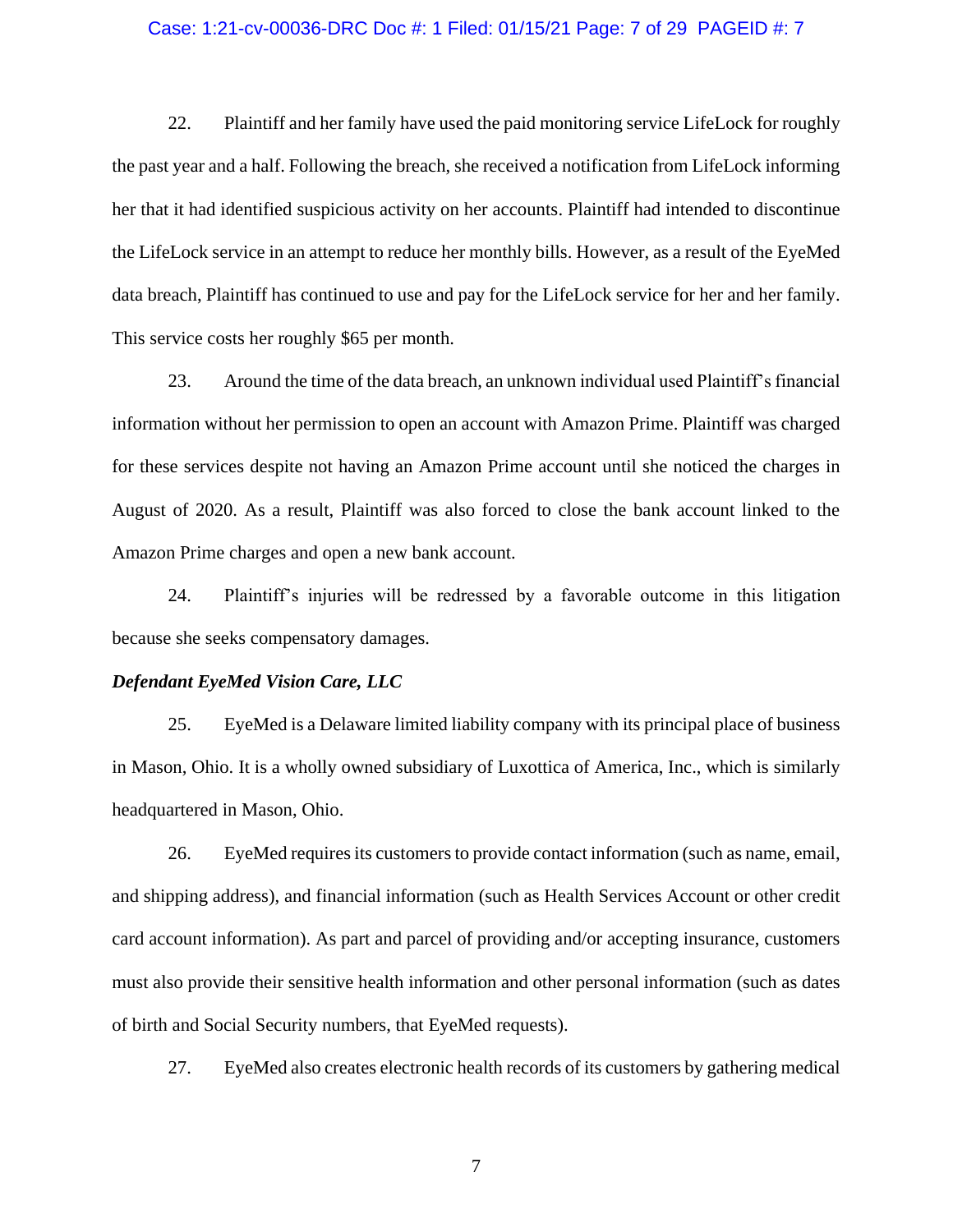### Case: 1:21-cv-00036-DRC Doc #: 1 Filed: 01/15/21 Page: 8 of 29 PAGEID #: 8

information from them. This information comes from the customers and from other individuals or organizations, such as referring physicians, other doctors, and/or insurance plans.

28. EyeMed provides that each of its affiliates are permitted to share customer PII and other information across brands.

# **JURISDICTION & VENUE**

29. This Court has original jurisdiction under the Class Action Fairness Act, 28 U.S.C. § 1332(d)(2), because this is a class action involving more than 100 putative class members and the amount in controversy exceeds \$5,000,000, exclusive of interest and costs. Plaintiff (and many members of the class) and Defendant are citizens of different states.

30. This Court has general personal jurisdiction over EyeMed because EyeMed's principal place of business is in Mason, Ohio.

31. Venue is proper in this District under 28 U.S.C. §§ 1391(a)(2), 1391(b)(2), and 1391(c)(2) as a substantial part of the events giving rise to the claims emanated from activities within this District, and EyeMed conducts substantial business in this District.

## **FACTUAL ALLEGATIONS**

32. EyeMed is one of the largest vision benefits companies in the United States, providing vision benefits to over 60 million members.<sup>2</sup> As of 2014, it is the second largest vision benefits companies in the United States.<sup>3</sup>

33. As with all benefit or insurance companies, upon information and belief, use of EyeMed's services requires disclosure of PII and PHI to EyeMed by all of its over 60 million members.

<sup>2</sup> https://eyemed.com/en-us/about-us, last accessed 1/12/2021.

<sup>3</sup> https://en.wikipedia.org/wiki/Luxottica, last accessed 1/12/2021.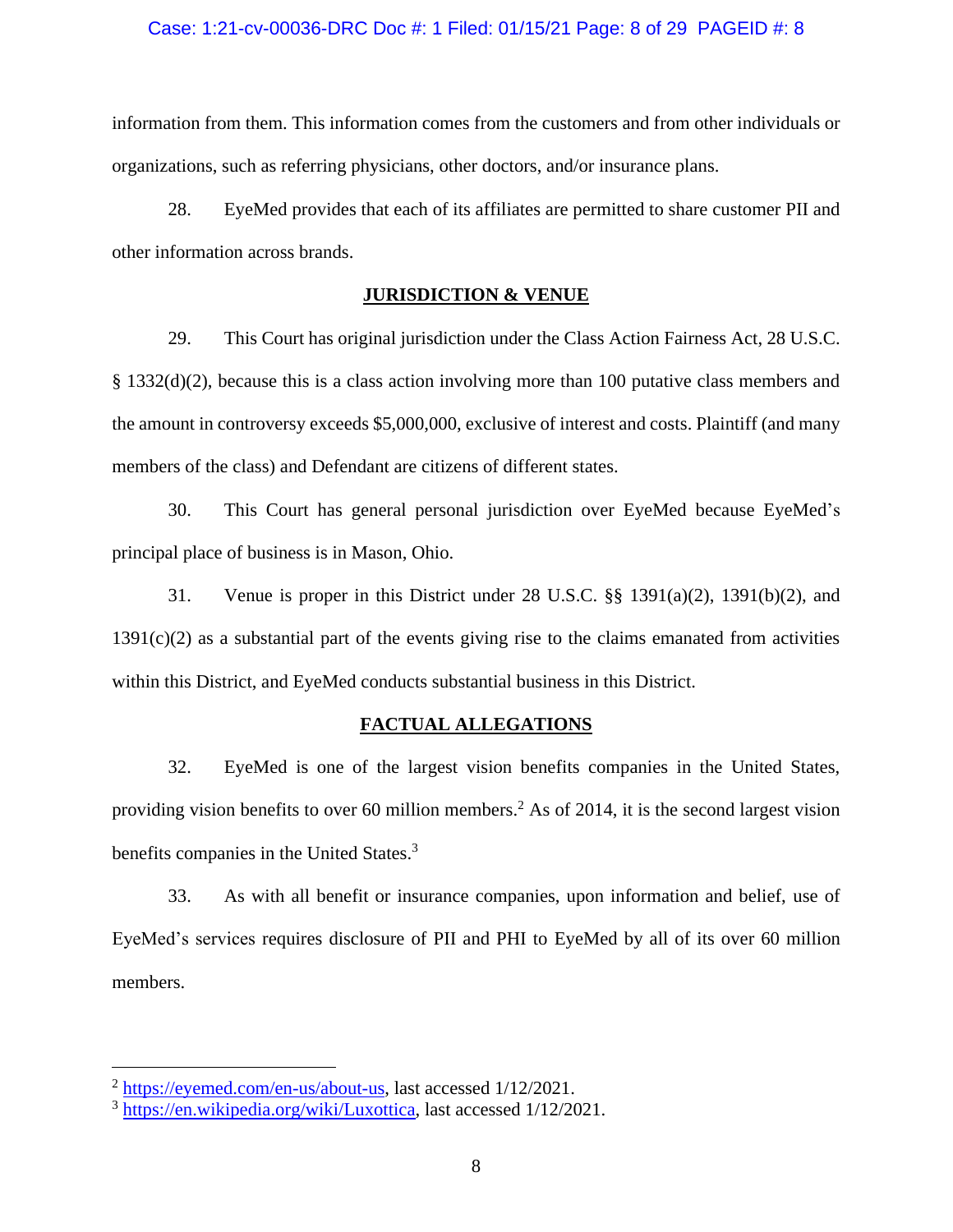### Case: 1:21-cv-00036-DRC Doc #: 1 Filed: 01/15/21 Page: 9 of 29 PAGEID #: 9

34. EyeMed is fully aware of how sensitive the PII and PHI it stores and maintains is. It is also aware of how much PII and PHI it collects, uses, and maintains from each Plaintiff or class member. EyeMed offers services related to healthcare treatment and the provision of insurance.

35. By requiring the production of, collecting, obtaining, using, and deriving benefits from Plaintiff's and the class members' PII and PHI, EyeMed assumed certain legal and equitable duties and knew or should have known that it was responsible for the diligent protection of the PII and PHI it collected and stored.

# *EyeMed knew that it was and continues to be a prime target for cyberattacks.*

36. EyeMed knew that it was an ideal target for hackers and those with nefarious purposes related to consumers data. It processed and saved multiple types and many levels of PII and PHI through its many types of businesses.

37. Realizing that its data is a target of hackers, EyeMed's Privacy Policy<sup>4</sup> states:

The security of your personal information is important to us. We follow generally accepted industry standards to protect the personal information submitted to us, and to guard that information against loss, misuse or alteration. When you enter personal information on our Site, we encrypt transmissions involving such information using secure protocols.

38. Yet, EyeMed did not follow generally accepted industry standards to protect its customers' sensitive PII and PHI.

39. EyeMed processed employer and payment information, in addition to all the information about vision, vision healthcare, and any other information that it might demand as a benefits provider, such as Social Security number, age, gender, and prior health history.

<sup>4</sup> [https://eyemed.com/en-us/online-privacy-policy,](https://eyemed.com/en-us/online-privacy-policy) last accessed 1/12/2021.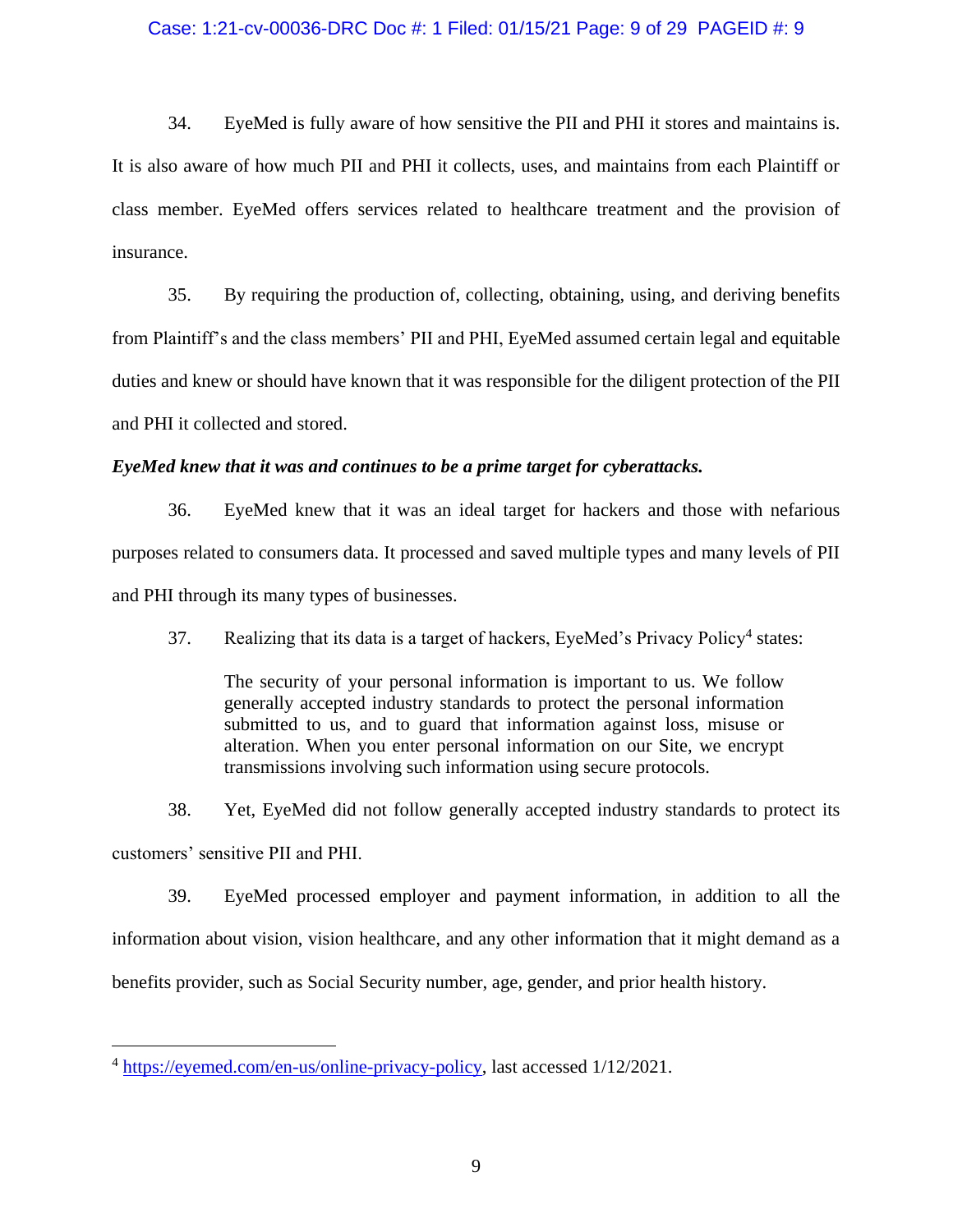### Case: 1:21-cv-00036-DRC Doc #: 1 Filed: 01/15/21 Page: 10 of 29 PAGEID #: 10

40. The seriousness with which EyeMed should have taken its data security is shown by the number of data breaches perpetrated in the healthcare and retail industries in the last few years.

41. Despite knowledge of the prevalence of healthcare and retail data breaches, EyeMed failed to prioritize its customers' data security by implementing reasonable data security measures to detect and prevent unauthorized access to the tens of millions of sensitive data points of its customers. As a highly successful insurance benefits company, EyeMed had the resources to invest in the necessary data security and protection measures. Yet, it did not.

42. EyeMed failed to undertake adequate analyses and testing of its own systems, adequate personnel training, and other data security measures to avoid the failures presented to customers in December of 2020 but which occurred in June of 2020.

43. Despite its awareness, EyeMed did not take the necessary and required minimal steps to secure Plaintiff's and the class members' PII and PHI. As a result, hackers breached and stole important PII and PHI from likely millions of EyeMed customers in late June 2020.

### *EyeMed Failed to Timely Notify Victims of the Breach*

44. On July 1, 2020, EyeMed became aware that a breach occurred. It did not notify the victims of the breach at that time or for months later. Rather, it first notified large corporations that it partners with or performed services for. For example, almost three months after it learned of the breach, on September 28, 2020, EyeMed informed the insurance company Aetna of the breach, which had exposed the PII and PHI of approximately 484,157 Aetna customers alone.<sup>5</sup>

45. Inexplicably, it was not until almost six months after the breach (mid-December

<sup>5</sup> [https://www.healthcareitnews.com/news/nearly-500k-aetna-members-affected-eyemed](https://www.healthcareitnews.com/news/nearly-500k-aetna-members-affected-eyemed-security-inciden)[security-inciden,](https://www.healthcareitnews.com/news/nearly-500k-aetna-members-affected-eyemed-security-inciden) last accessed  $1/12/2021$ .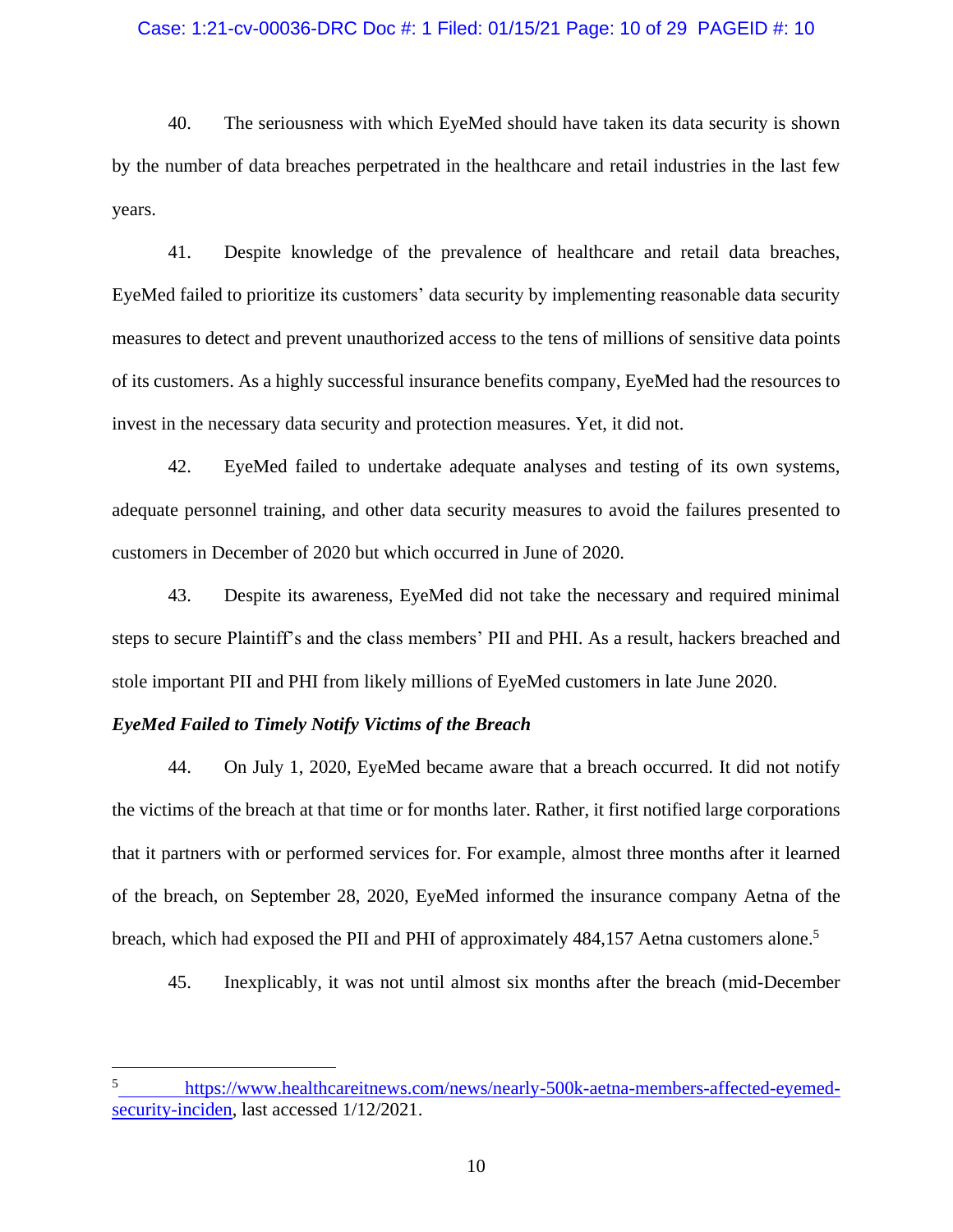## Case: 1:21-cv-00036-DRC Doc #: 1 Filed: 01/15/21 Page: 11 of 29 PAGEID #: 11

2020) that EyeMed took the necessary step of informing individuals such as Plaintiff and members of the class via letter that it "discovered that an unauthorized individual gained access to an EyeMed email mailbox and sent phishing emails to email addresses contained in the mailbox's address book." For example, Plaintiff received the following in a letter (attached as **Exhibit A**) received in mid-December 2020 and dated December 7, 2020:

> On July 1, 2020, EyeMed discovered that an unauthorized individual gained access to an EyeMed email mailbox and sent phishing emails to email addresses contained in the mailbox's address book….It was determined that the unauthorized individual first gained access to the mailbox on June 24, 2020, and that access terminated on July 1, 2020.

> The mailbox contained information about individuals who formerly or currently receive vision benefits through EyeMed.

> … Following a detailed analysis and review of all potentially compromised emails and files, EyeMed identified the names of all individuals who were impacted, as well as the type of information included in those files. Personal information that may have been accessed could include the following types of information: full name, address, date of birth, phone number, email address, and vision insurance account/identification number.

46. EyeMed's letter to Plaintiff and members of the class was patently deficient because it failed to disclose the full range of information that was compromised in the breach. For example, EyeMed's website discloses information that was exposed in the breach but not mentioned in its letters to Plaintiff and members of the class, including: health insurance account/identification numbers, Medicaid or Medicare numbers, driver's license or other government identification numbers, birth or marriage certificates, Social Security numbers, financial information, medical diagnoses and conditions, treatment information, and/or passport numbers.<sup>6</sup>

47. EyeMed's disclosure letter also described what it was doing to remedy its flawed

…

<sup>6</sup> *See* https://eyemed.com/en-us/notice, last accessed 1/12/2021.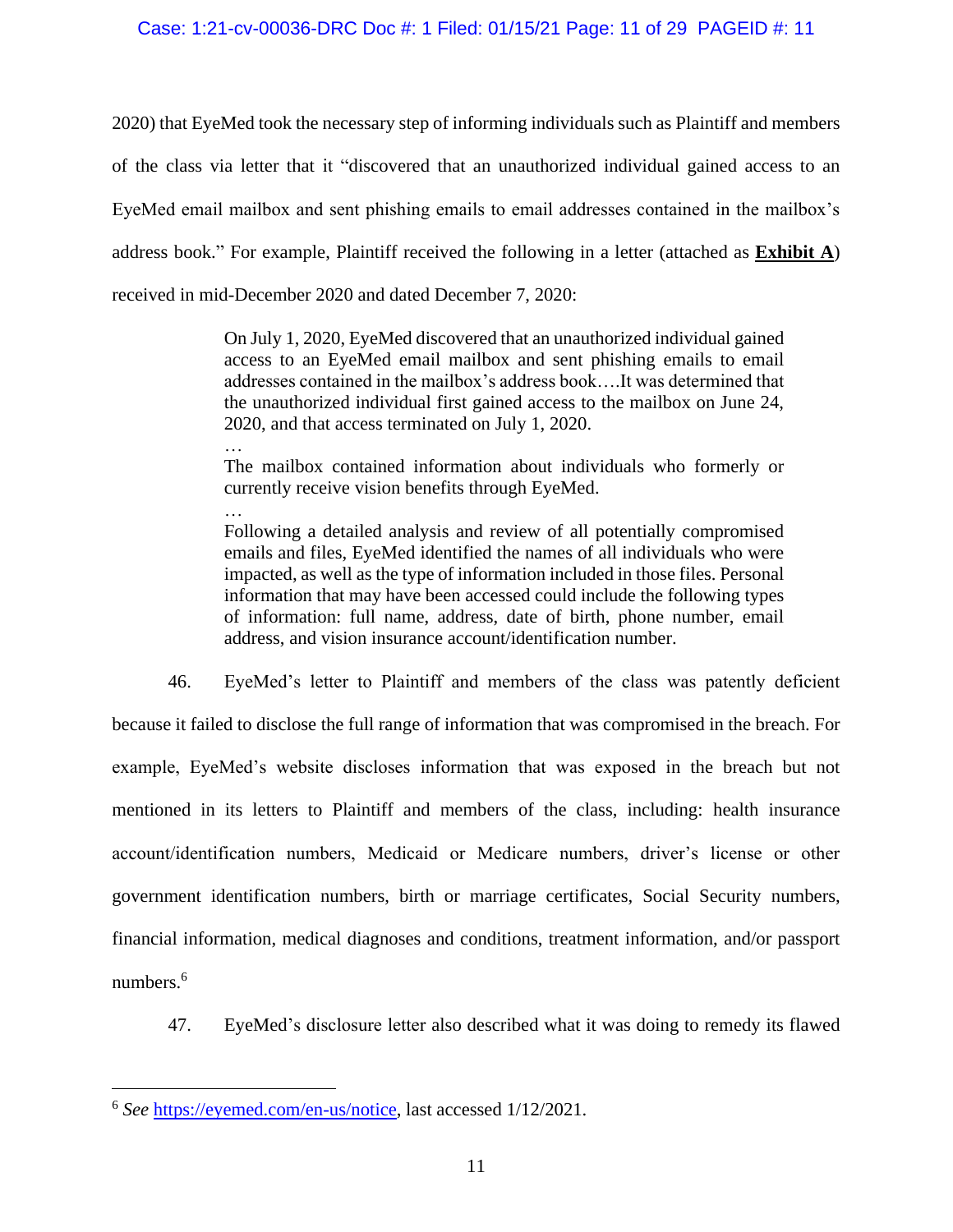security protocols:

EyeMed is committed to safeguarding your personal information and has taken immediate steps to enhance the protections that were already in place before this incident. In addition to the investigation, EyeMed made changes to how authorized individuals access the EyeMed network and required immediate complex password changes to all our employee accounts. EyeMed is also reinforcing and providing additional mandatory security awareness training.

48. EyeMed "encourage[d]" Plaintiff and the class members "to remain vigilant," and

told them that if they see suspicious or unusual activity on their accounts, **not to tell EyeMed**, but to report it to someone else.

49. Despite knowing since July 1, 2020 that there had been a data breach, EyeMed did

not issue notice to those affected within the timeframe required by law or its own Privacy Policy.

50. For example, in its HIPAA Notice of Privacy Practices, EyeMed states:

If we discover that your health information has been breached (for example, disclosed to or acquired by an unauthorized person, stolen, lost, or otherwise used or disclosed in violation of applicable privacy law) and the privacy or security of the information has been compromised, we must notify you of the breach without unreasonable delay and in *no event later than 60 days following our discovery of the breach*. 7

# *EyeMed Owed a Duty to Plaintiff and Class Members to Adequately Safeguard Their PII and to Provide Timely Notice of the Breach of its Systems*

51. EyeMed is well aware of the importance of security in maintaining personal

information (particularly health and medical information), and the value its users place on keeping

their PII and PHI secure.

52. EyeMed owes a duty to Plaintiff and the class members to maintain adequate

 $^7$  https://eyemed.com/en-us/hipaa-notice-of-privacy-practices, last accessed  $1/12/2020$  (emphasis added).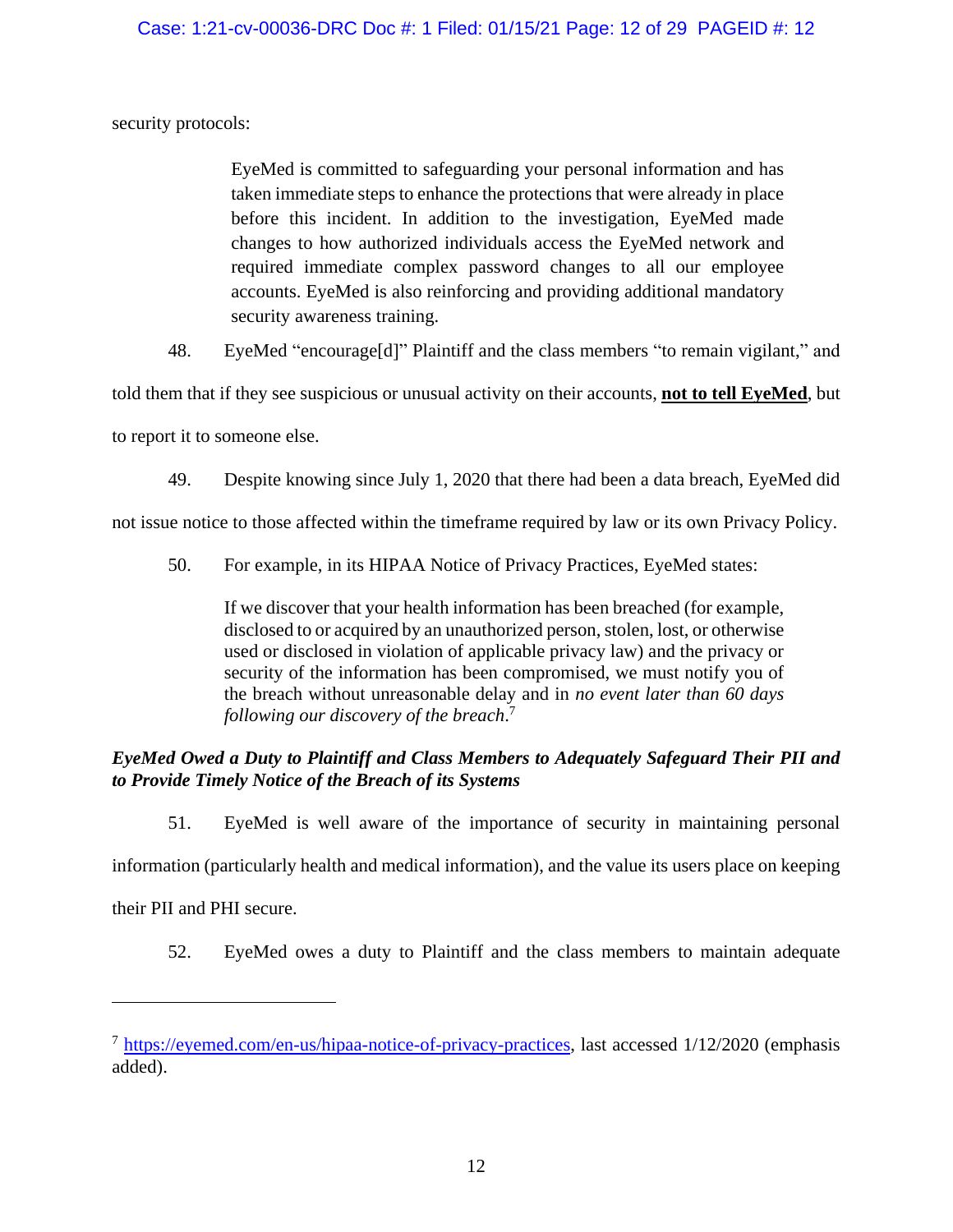security and to protect the confidentiality of their personal data.

53. EyeMed owes a further duty to its current and former users to immediately and accurately notify them of a breach of its systems to protect them from identity theft and other misuse of their personal data and to take adequate measures to prevent further breaches.

### *The Sort of PII at Issue Here is Particularly Valuable to Hackers*

54. Businesses that store personal information are likely to be targeted by cyber criminals. Credit card and bank account numbers are tempting targets for hackers. However, information such as dates of birth and Social Security numbers are even more attractive to hackers; they are not easily destroyed and can be easily used to perpetrate identity theft and other types of fraud.

55. The unauthorized disclosure of Social Security numbers can be particularly damaging, because Social Security numbers cannot easily be replaced. In order to obtain a new Social Security number a person must prove, among other things, that he or she continues to be disadvantaged by the misuse. Thus, no new Social Security number can be obtained until the damage has been done.

56. Furthermore, as the Social Security Administration ("SSA") warns:

Keep in mind that a new number probably will not solve all your problems. This is because other governmental agencies (such as the IRS and state motor vehicle agencies) and private businesses (such as banks and credit reporting companies) likely will have records under your old number. Along with other personal information, credit reporting companies use the number to identify your credit record. So using a new number will not guarantee you a fresh start. This is especially true if your other personal information, such as your name and address, remains the same*.* 

If you receive a new Social Security Number, you should not be able to use the old number anymore*.* 

For some victims of identity theft, a new number actually creates new problems. If the old credit information is not associated with your new number, the absence of any credit history under the new number may make more difficult for you to get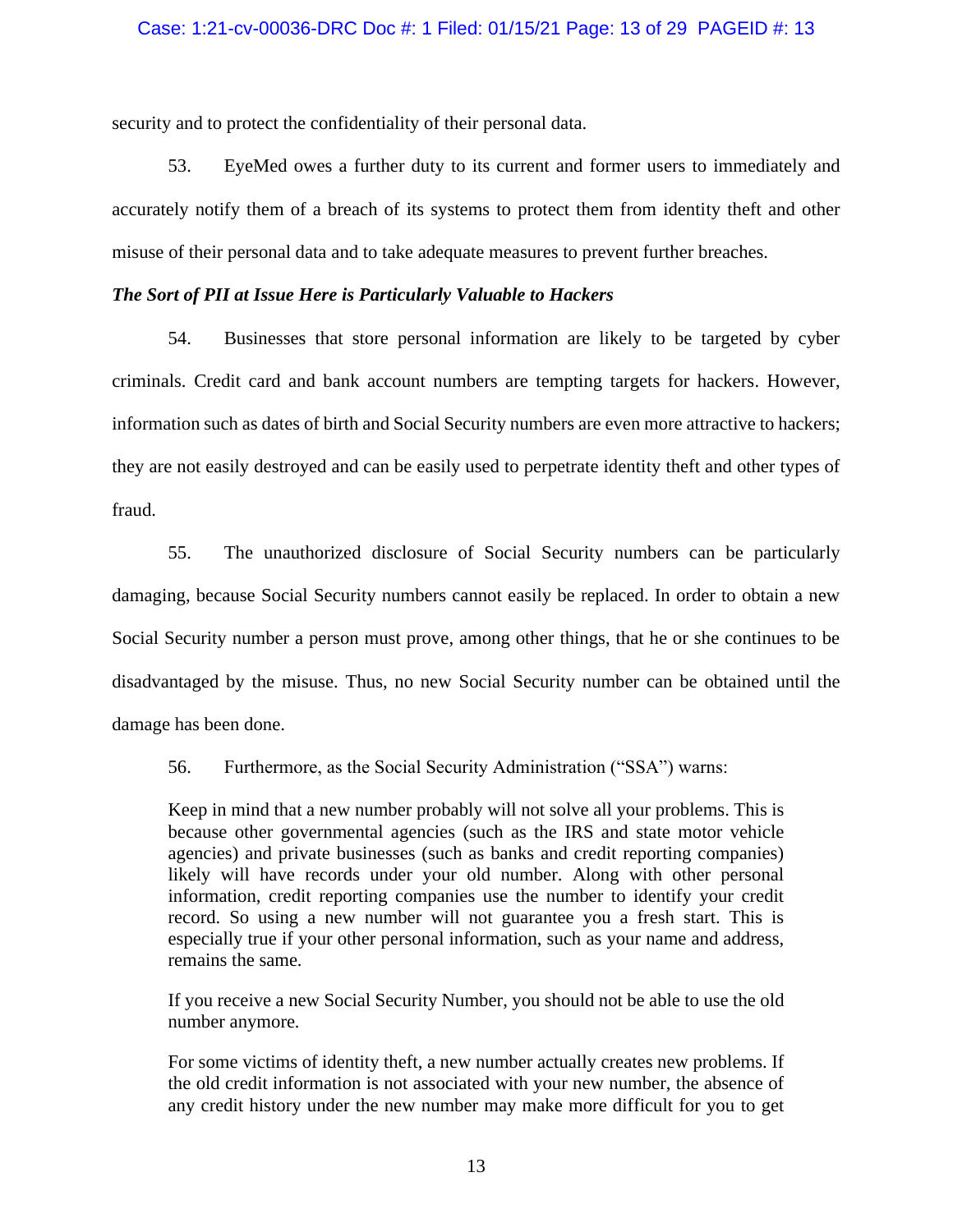credit.<sup>8</sup>

57. Here, the unauthorized access by the hackers left the cyber criminals with the tools to perform the most thorough identity theft—they have obtained all the essential PII to mimic the identity of the user. The personal data of Plaintiff and class members stolen in the EyeMed security breach constitutes a dream for hackers and a nightmare for Plaintiff and the class. Plaintiff's and class members' stolen personal data represents essentially one-stop shopping for identity thieves.

58. According to the Federal Trade Commission ("FTC"), identity theft wreaks havoc on consumers' finances, credit history, and reputation and can take time, money, and patience to resolve.<sup>9</sup> Identity thieves use stolen personal information for a variety of crimes, including credit card fraud, phone or utilities fraud, and bank and finance fraud.<sup>10</sup>

59. More recently the FTC has released its updated publication on protecting PII for businesses, which include instructions on protecting PII, properly disposing of PII, understanding network vulnerabilities, implementing policies to correct security problems, using intrusion detection programs, monitoring data traffic, and having in place a response plan.

60. The FTC has, upon information and belief, brought enforcement actions against businesses for failing to protect customers' PII. The FTC has done this by treating a failure to employ reasonable measures to protect against unauthorized access to PII as a violation of the FTC

<sup>8</sup> SSA, Identity Theft and Your Social Security Number, SSA Publication No. 05-10064 (Dec. 2013)*, available at* http://www.ssa.gov/pubs/EN-05-10064.pdf (last visited Nov. 13, 2020).

<sup>9</sup> *See Taking Charge, What to Do If Your Identity is Stolen*, FTC, 3 (2012), http://www.consumer.ftc.gov/articles/pdf-0009-taking-charge.pdf (last visited Nov. 13, 2020).

<sup>&</sup>lt;sup>10</sup> *Id.* The FTC defines identity theft as "a fraud committed or attempted using the identifying information of another person without authority." 16 CFR § 603.2. The FTC describes "identifying information" as "any name or number that may be used, alone or in conjunction with any other information, to identify a specific person," including, among other things, "[n]ame, social security number, date of birth, official State or government issued driver's license or identification number, alien registration number, government passport number, employer or taxpayer identification number." *Id*.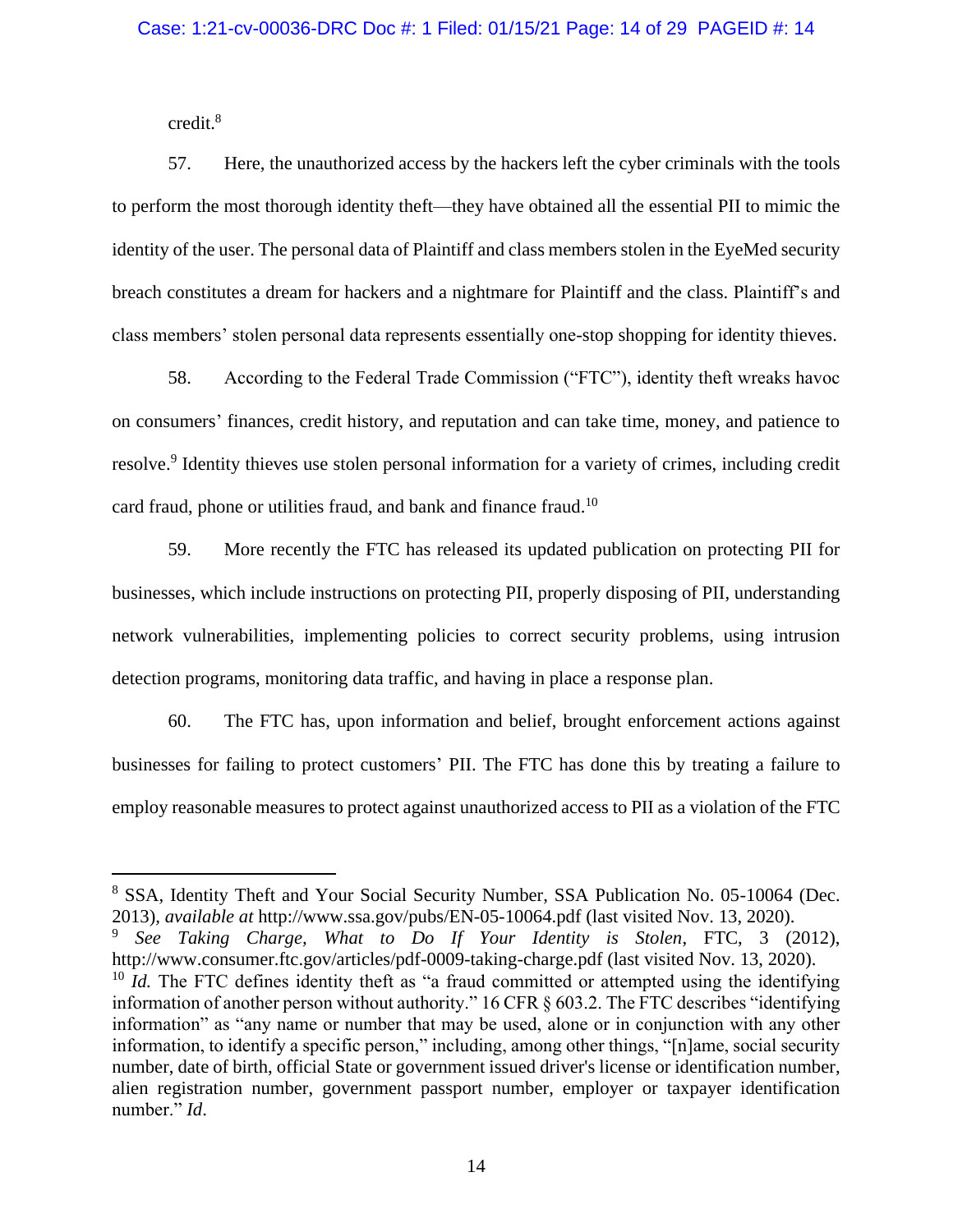# Case: 1:21-cv-00036-DRC Doc #: 1 Filed: 01/15/21 Page: 15 of 29 PAGEID #: 15

# Act, 15 U.S.C. § 45.

61. General policy reasons support such an approach. A person whose personal information has been compromised may not see any signs of identity theft for *years*. According to the GAO Report:

[L]aw enforcement officials told us that in some cases, stolen data may be held for up to a year or more before being used to commit identity theft. Further, once stolen data have been sold or posted on the Web, fraudulent use of that information may continue for years. As a result, studies that attempt to measure the harm resulting from data breaches cannot necessarily rule out all future harm.<sup>11</sup>

62. Companies recognize that PII is a valuable asset. Indeed, PII is a valuable

commodity. A "cyber black-market" exists in which criminals openly post stolen credit card

numbers, Social Security numbers, and other PII on a number of Internet websites. Plaintiff's and

class members' personal data that was stolen has a high value on both legitimate and black markets.

63. At an FTC public workshop in 2001, then-Commissioner Orson Swindle described

the value of a consumer's personal information as follows:

The use of third party information from public records, information aggregators and even competitors for marketing has become a major facilitator of our retail economy. Even [Federal Reserve] Chairman [Alan] Greenspan suggested here some time ago that it's something on the order of the life blood, the free flow of information. $12$ 

64. Consumers rightfully place a high value not only on their PII, but also on the

privacy of that data. Researchers have already begun to shed light on how much consumers value

their data privacy – and the amount is considerable.

65. Notably, one study on website privacy determined that U.S. consumers valued the

<sup>11</sup> *See* http://www.gao.gov/new.items/d07737.pdf at 29 (last visited Nov. 13, 2020).

<sup>12</sup> FEDERAL TRADE COMMISSION, *The Information Marketplace: Merging and Exchanging Consumer Data*, *transcript available* at http://www.ftc.gov/news-events/eventscalendar/2001/03/information-marketplace-merging-exchanging-consumer-data (last visited Nov. 13, 2020).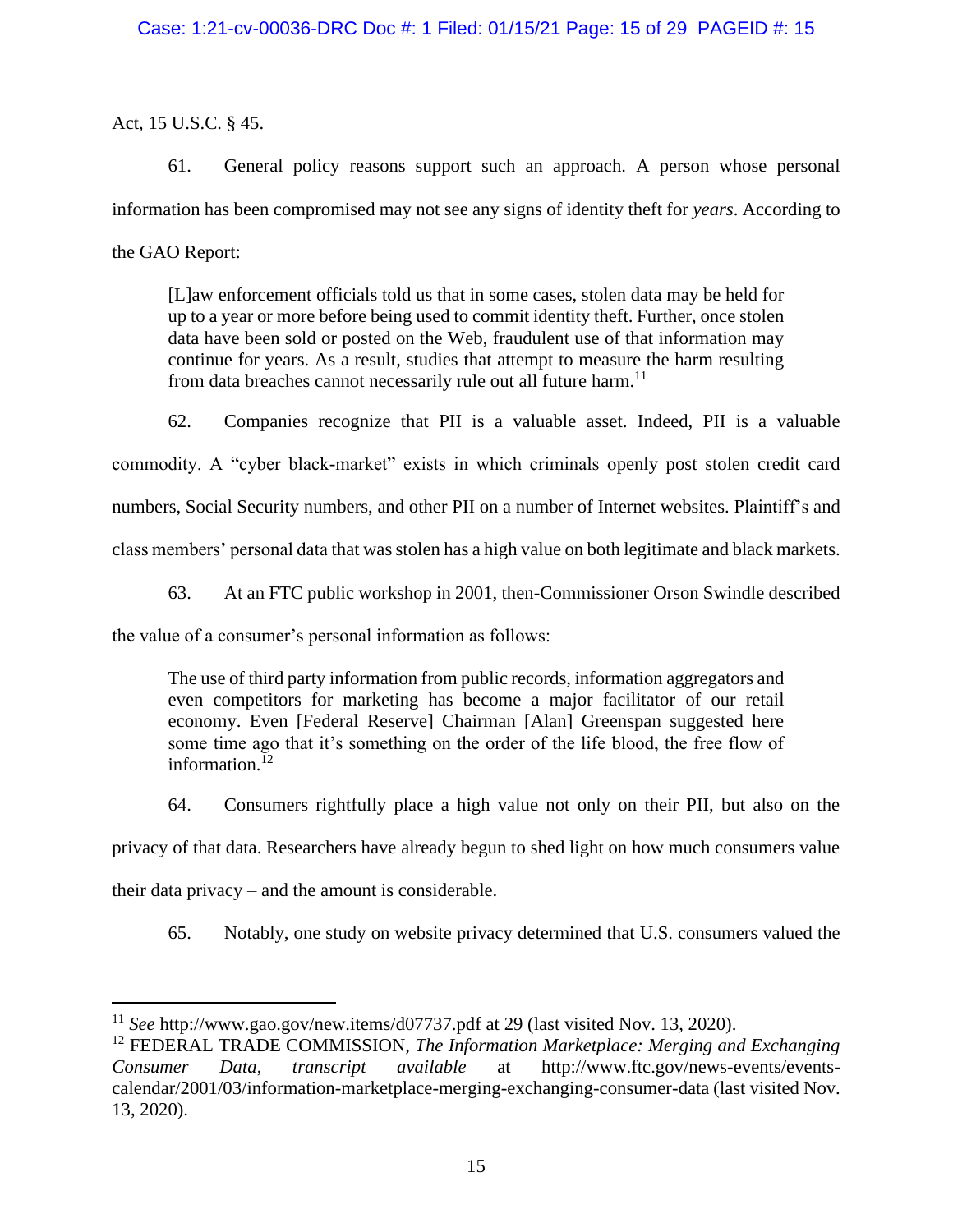### Case: 1:21-cv-00036-DRC Doc #: 1 Filed: 01/15/21 Page: 16 of 29 PAGEID #: 16

restriction of improper access to their personal information – the very injury at issue here – between \$11.33 and \$16.58 per website. The study also determined that "[a]mong U.S. subjects, protection against errors, improper access, and secondary use of personal information is worth US\$30.49 – 44.62."<sup>13</sup> This study was done in 2002, almost twenty years ago. The sea-change in how pervasive the Internet is in everyday lives since then indicates that these values—when associated with the loss of PII to bad actors—would be exponentially higher today.

66. Identity thieves may commit various types of crimes such as immigration fraud, obtaining a driver's license or identification card in the victim's name but with another's picture, and/or using the victim's information to obtain a fraudulent refund. The United States government and privacy experts acknowledge that it may take years for identity theft to come to light and be detected.

67. As noted above, the disclosure of Social Security numbers in particular poses a significant risk. Criminals can, for example, use Social Security numbers to create false bank accounts or file fraudulent tax returns.<sup>14</sup> Former and current users of EyeMed systems whose Social Security numbers have been compromised will and already have spent time contacting various agencies, such as the Internal Revenue Service and the Social Security Administration. They also now face a real and imminent substantial risk of identity theft and other problems associated with the disclosure of their Social Security number and will need to monitor their credit and tax filings for an indefinite duration.

<sup>&</sup>lt;sup>13</sup> Hann, Hui, *et al*, The Value of Online Information Privacy: Evidence from the USA and Singapore, at 17. Oct. 2002, *available at* https://www.comp.nus.edu.sg/~ipng/research/privacy.pdf (last visited Jan. 14, 2021).

 $14$  When fraudulent tax returns are filed, the requirements for a legitimate taxpayer to file their tax returns with the IRS increase, including the necessity to obtain and utilize unique PIN numbers just to be able to file a tax return.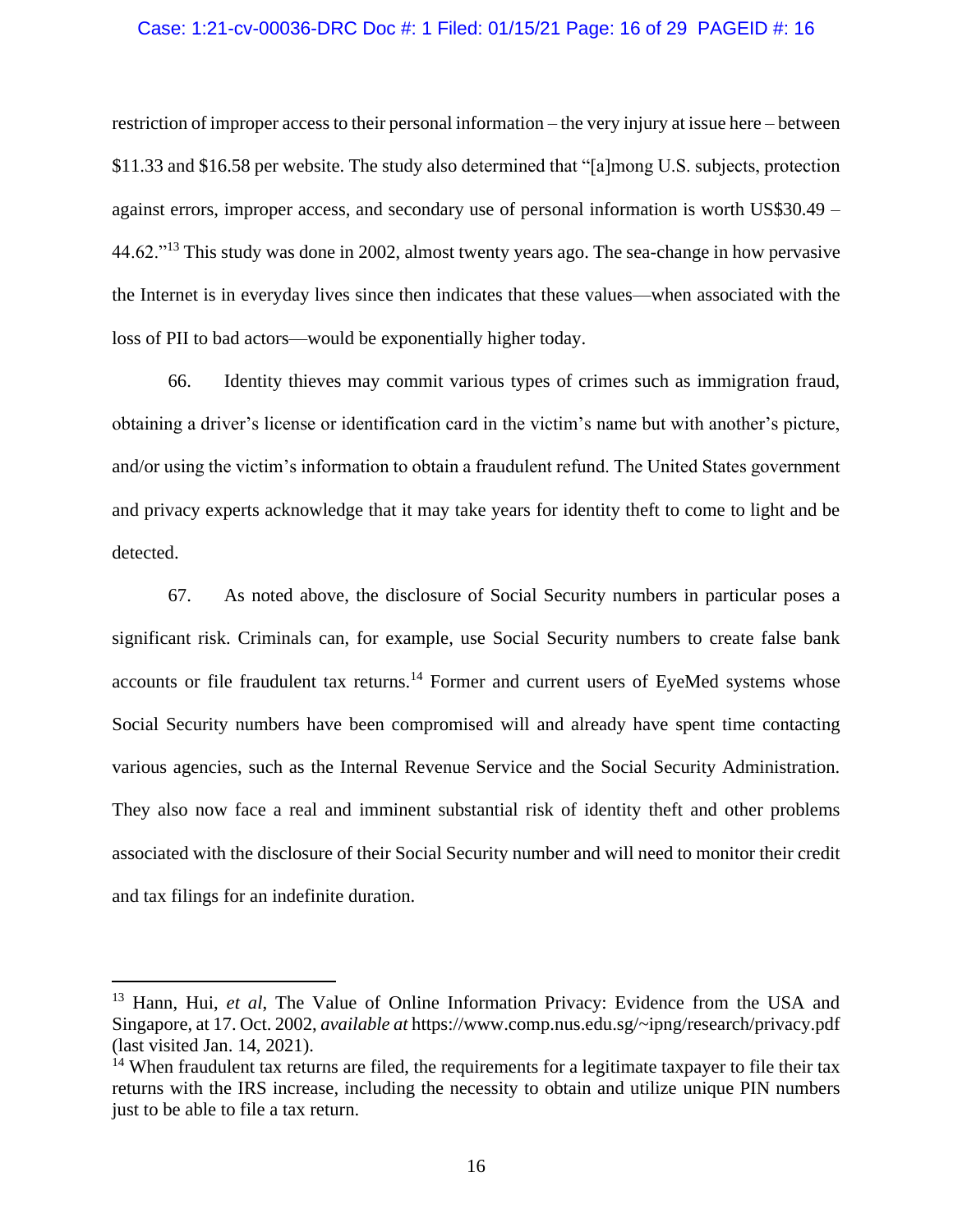#### Case: 1:21-cv-00036-DRC Doc #: 1 Filed: 01/15/21 Page: 17 of 29 PAGEID #: 17

68. Again, because the information EyeMed allowed to be compromised and taken is of such a durable and near-permanent quality, the harms to Plaintiff and the class will continue to grow, and Plaintiff and the class will continue to be at substantial risk for further imminent and future harm.

### *EyeMed's Post-Breach Activity was Inadequate*

69. Personal, health, and financial information can be sold on the black-market almost immediately. As Illinois Attorney General Lisa Madigan aptly put it, "the second somebody gets your credit or debit card information, it can be a matter of hours or days until it's sold on the black market and someone's starting to make unauthorized transactions."<sup>15</sup> Thus, the compromised information could be used weeks or even months before the receipt of any letter from EyeMed and EyeMed's proposed solutions to the potential fraud are, therefore, woefully deficient.

70. Immediate notice of a security breach is essential to protect people such as Plaintiff and the class members. EyeMed failed to provide such immediate notice, in fact taking at least five to six months to disclose to individual customers that there had been a breach, thus further exacerbating the damages sustained by Plaintiff and the class resulting from the breach.

71. Such failure to protect Plaintiff's and the class members' PII and PHI, and timely notify of the breach, has significant ramifications. The information stolen allows criminals to commit theft, identity theft, and other types of fraud. Moreover, because many of the data points stolen are persistent—for example, Social Security number, name, address, email address, and medical history—as opposed to transitory—for example, the date of an appointment, criminals who purchase the PII and PHI belonging to Plaintiff and the class members do not need to use the

<sup>15</sup> Phil Rosenthal, *Just assume your credit and debit card data were hacked*, http://www.chicagotribune.com/business/columnists/ct-data-breach-credit-scam-rosenthal-1001 biz-20140930-column.html#page=1 (last visited Jan. 14, 2021).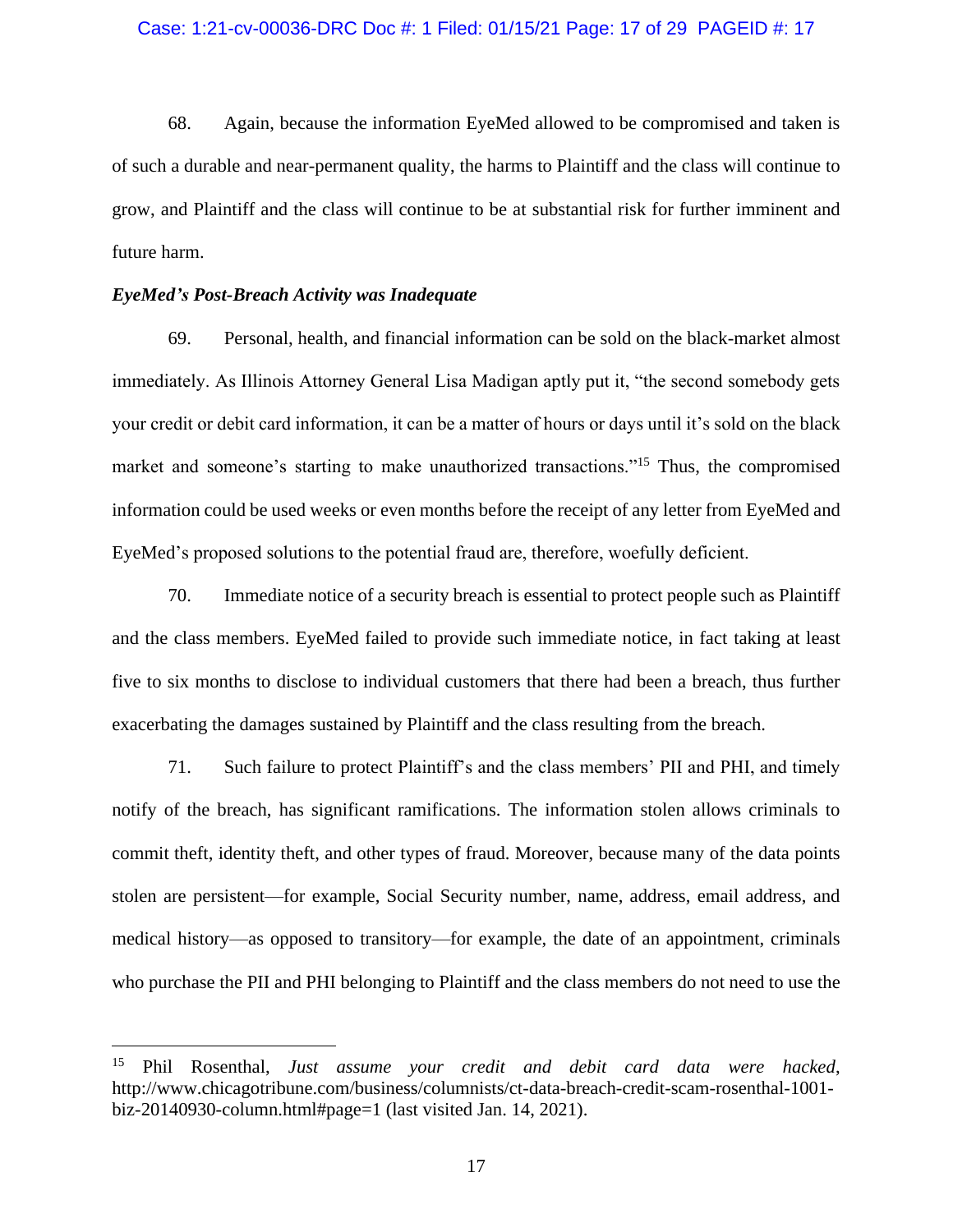#### Case: 1:21-cv-00036-DRC Doc #: 1 Filed: 01/15/21 Page: 18 of 29 PAGEID #: 18

information to commit fraud immediately. The PII and PHI can be used or sold for use years later.

72. A single person's PHI can fetch up to \$350 on the dark web. This is due, in part, to the broad scope and comprehensive nature of the data and information, which can be used to steal identities for illegal drug or medical purchases or defraud insurers. Allowing hackers to steal this type of information is particularly nefarious, as many banks or credit card providers have substantial fraud detection systems with quick freeze or cancellation programs in place, whereas the breadth and usability of PHI allows criminals to get away with misuse for years before healthcare-related fraud is spotted.

73. Every year, victims of identity theft lose billions of dollars. And reimbursement is only the beginning, as these victims usually spend hours and hours attempting to repair the impact to their credit, at a minimum.

74. Plaintiff and the class members are at constant risk of imminent and future fraud, misuse of their PII and PHI, and identity theft for many years in the future as a result of the EyeMed's actions and the data breach. They have suffered real and tangible loss, including but not limited to the loss in the inherent value of their PII and PHI, the loss of their time as they have had to spend additional time monitoring accounts and activity, and additional economic loss to mitigate the costs of injuries realized as a result of discovery in this case, but hitherto kept deliberately hidden by EyeMed.

#### **CLASS ACTION ALLEGATIONS**

75. Plaintiff brings all claims as class claims under Federal Rule of Civil Procedure 23. The requirements of Federal Rule of Civil Procedure 23(a), 23(b)(1), 23(b)(2), and 23(b)(3) are met with respect to the class defined below.

76. Under Rule 23 of the Federal Rules of Civil Procedure, Plaintiff brings this action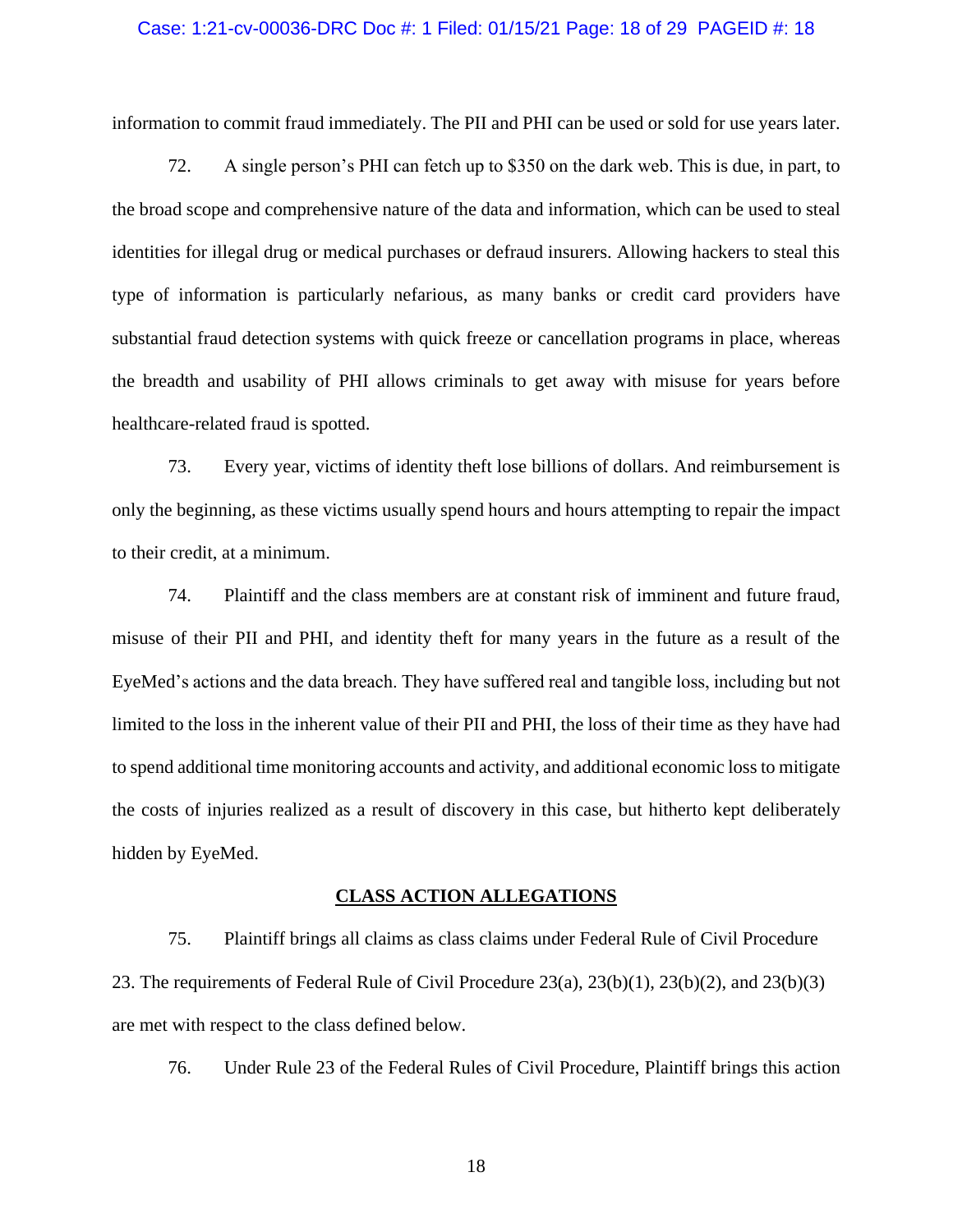as a national class action for themselves and all members of the following class of similarly situated persons:

### **The Nationwide Class**

All persons who reside in the United States whose personal data was compromised as a result of the security breach discovered by EyeMed on or about July 1, 2020.

77. Excluded from the class are Defendant; officers, directors, and employees of Defendant; any entity in which Defendant has a controlling interest, is a parent or subsidiary, or which is controlled by Defendant; and the affiliates, legal representatives, attorneys, heirs, predecessors, successors, and assigns of Defendant. Also excluded are the judges and court personnel in this case and any members of their immediate families.

78. Plaintiff reserves the right to modify and/or amend the Class definition, including but not limited to creating subclasses, as necessary.

79. Certification of Plaintiff's claims for class-wide treatment is appropriate because Plaintiff can prove the elements of the claims on a class-wide basis using the same evidence as would be used to prove those elements in individual actions alleging the same claims.

80. All members of the proposed class are readily ascertainable in that EyeMed has access to addresses and other contact information for all members of the class, which can be used for providing notice to class members.

81. *Numerosity*. The class is so numerous that joinder of all members is impracticable. The class includes millions of individuals whose personal data was compromised by the EyeMed security breach.

82. *Commonality*. There are numerous questions of law and fact common to Plaintiff and the class, including the following:

• whether EyeMed engaged in the wrongful conduct alleged in this Complaint;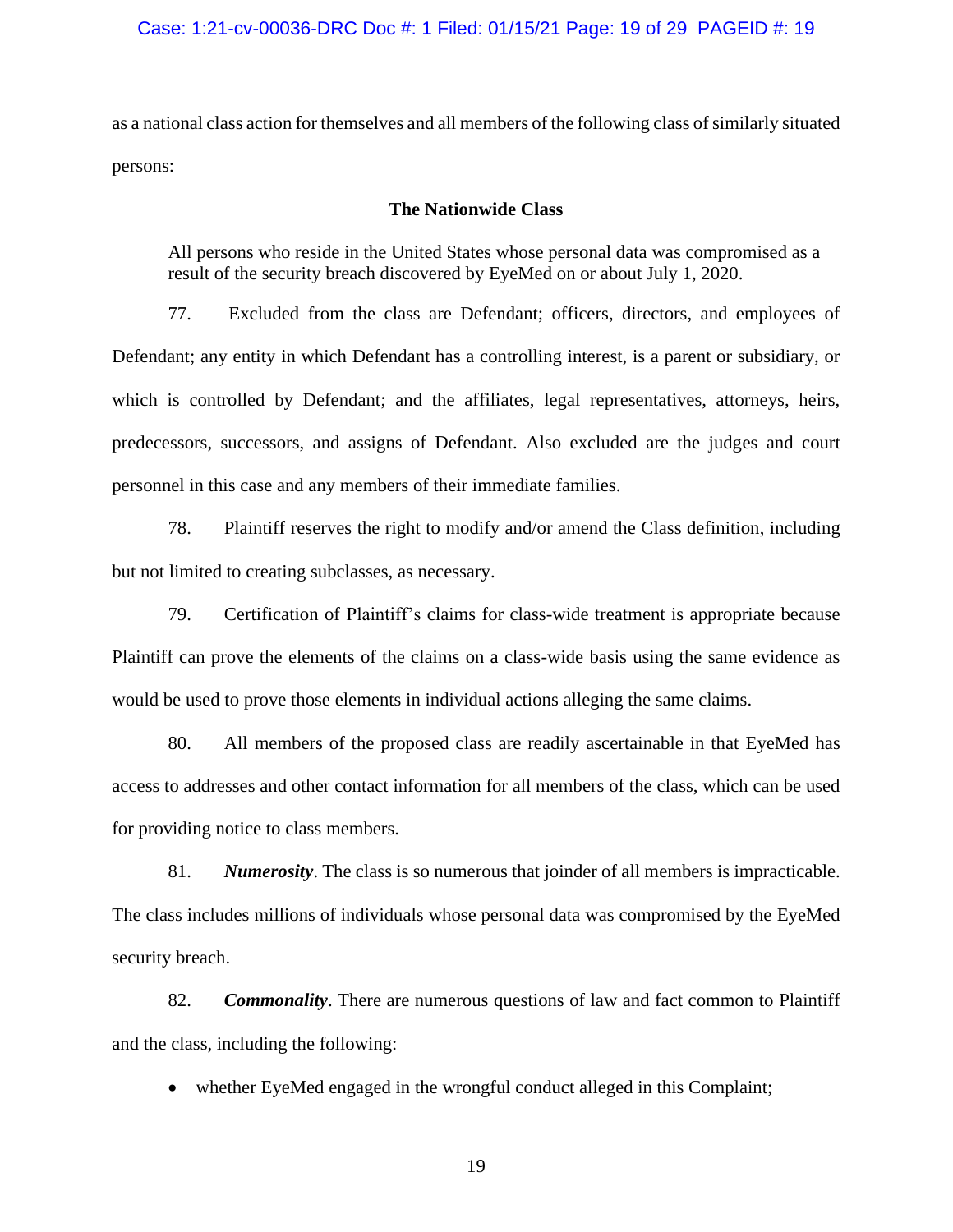- whether EyeMed's conduct was unlawful;
- whether EyeMed failed to implement and maintain reasonable systems and security procedures and practices to protect customers' personal data;
- whether EyeMed unreasonably delayed in notifying affected customers of the security breach;
- whether EyeMed owed a duty to Plaintiff and members of the class to adequately protect their personal data and to provide timely and accurate notice of the EyeMed security breach to Plaintiff and members of the class;
- whether EyeMed breached its duties to protect the personal data of Plaintiff and members of the class by failing to provide adequate data security and failing to provide timely and adequate notice of the EyeMed security breach to Plaintiff and the class;
- whether EyeMed's conduct was negligent;
- whether EyeMed knew or should have known that its computer systems were vulnerable to attack;
- whether EyeMed's conduct, including its failure to act, resulted in or was the proximate cause of the breach of its systems, resulting in the loss of class members' personal data;
- whether EyeMed wrongfully or unlawfully failed to inform Plaintiff and members of the class that it did not maintain computers and security practices adequate to reasonably safeguard customers' financial and personal data;
- whether EyeMed should have notified the public, Plaintiff, and class members immediately after it learned of the security breach;
- whether Plaintiff and members of the class suffered injury, including ascertainable losses, as a result of EyeMed's conduct (or failure to act);
- whether EyeMed breached its duties to Plaintiff and the class as a bailee of PII and PHI entrusted to it and for which EyeMed owed a duty to safeguard and of safekeeping;
- whether Plaintiff and members of the class are entitled to recover damages; and
- whether Plaintiff and class members are entitled to equitable relief, including injunctive relief, restitution, disgorgement, and/or other equitable relief.
- 83. *Typicality*. Plaintiff's claims are typical of the claims of the class in that Plaintiff,

like all class members, had their personal data compromised, breached and stolen in the EyeMed

security breach. Plaintiff and all class members were injured through the uniform misconduct of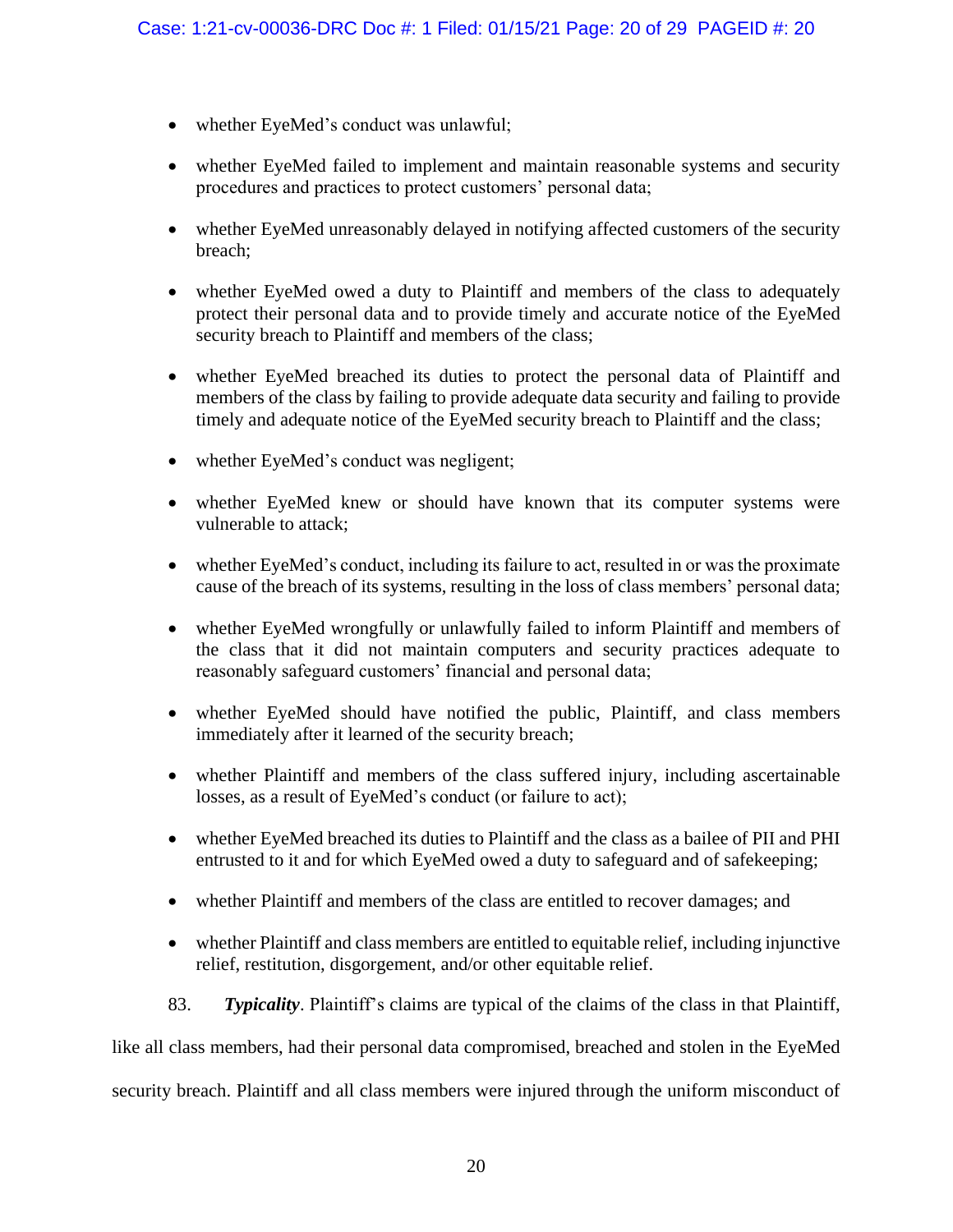#### Case: 1:21-cv-00036-DRC Doc #: 1 Filed: 01/15/21 Page: 21 of 29 PAGEID #: 21

EyeMed described in this Complaint and assert the same claims for relief.

84. *Adequacy*. Plaintiff and counsel will fairly and adequately protect the interests of the class. Plaintiff has retained counsel who are experienced in class action and complex litigation. Plaintiff has no interests that are antagonistic to, or in conflict with, the interests of other members of the class.

85. *Predominance*. The questions of law and fact common to class members predominate over any questions which may affect only individual members.

86. *Superiority*. A class action is superior to other available methods for the fair and efficient adjudication of the controversy. Class treatment of common questions of law and fact is superior to multiple individual actions or piecemeal litigation. Moreover, absent a class action, most class members would find the cost of litigating their claims prohibitively high and would therefore have no effective remedy, so that in the absence of class treatment, EyeMed's violations of law inflicting substantial damages in the aggregate would go unremedied without certification of the class. Plaintiff and class members have been harmed by EyeMed's wrongful conduct and/or action. Litigating this action as a class action will reduce the possibility of repetitious litigation relating to EyeMed's conduct and/or inaction. Plaintiff knows of no difficulties that would be encountered in this litigation that would preclude its maintenance as a class action.

87. Class certification, therefore, is appropriate under Fed. R. Civ. P. 23(b)(3), because the above common questions of law or fact predominate over any questions affecting individual members of the class, and a class action is superior to other available methods for the fair and efficient adjudication of this controversy.

88. Class certification is appropriate under Fed. R. Civ. P. 23(b)(1)(A), in that the prosecution of separate actions by the individual class members would create a risk of inconsistent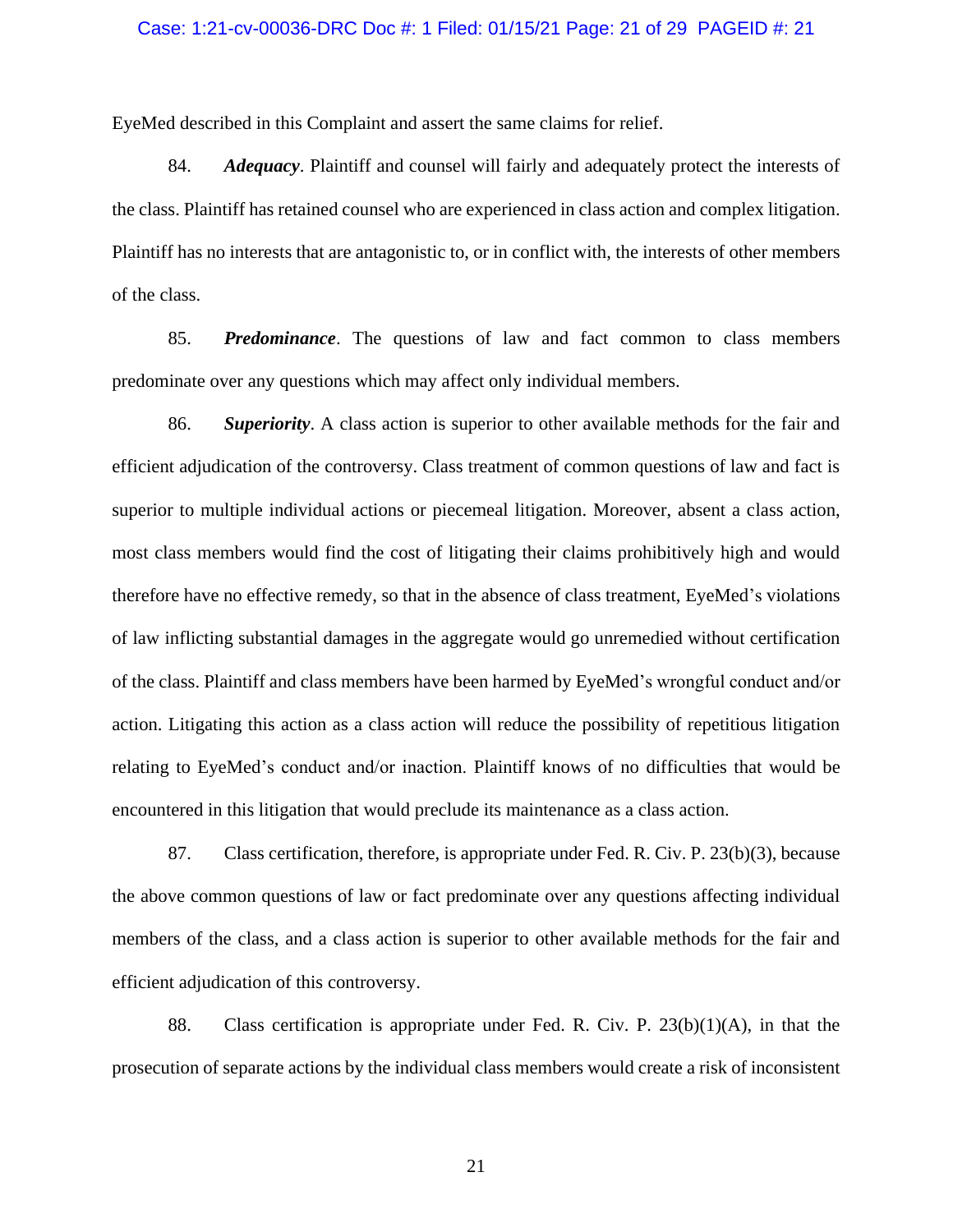or varying adjudications with respect to individual class members, which would establish incompatible standards of conduct for EyeMed. In contrast, the conduct of this action as a class action conserves judicial resources and the parties' resources and protects the rights of each class member.

### **COUNT I — NEGLIGENCE**

89. Plaintiff incorporates by reference all other allegations in the Complaint as if fully set forth here.

90. EyeMed owed a duty to Plaintiff and members of the class to safeguard the sensitive PII and PHI that they were required to provide EyeMed as a condition of receiving EyeMed's services. EyeMed was required to prevent foreseeable harm to Plaintiff and the class members, and therefore had a duty to take reasonable steps to safeguard sensitive PII and PHI from unauthorized release or theft.

91. In other words, EyeMed was required to exercise reasonable care in obtaining, retaining, securing, safeguarding, deleting and protecting their personal, health, and financial information in its possession from being compromised, lost, stolen, accessed, and misused by unauthorized persons. This duty included, among other things, designing, maintaining, and testing EyeMed's security systems to ensure that Plaintiff's and class members' personal, health, and financial information in EyeMed's possession was adequately secured and protected.

92. EyeMed further owed a duty to Plaintiff and class members to implement processes that would detect a breach of its security system in a timely manner and to timely act upon warnings and alerts.

93. There is a very close connection between EyeMed's failure to follow reasonable security standards to protect its current and former users' personal data and the injury to Plaintiff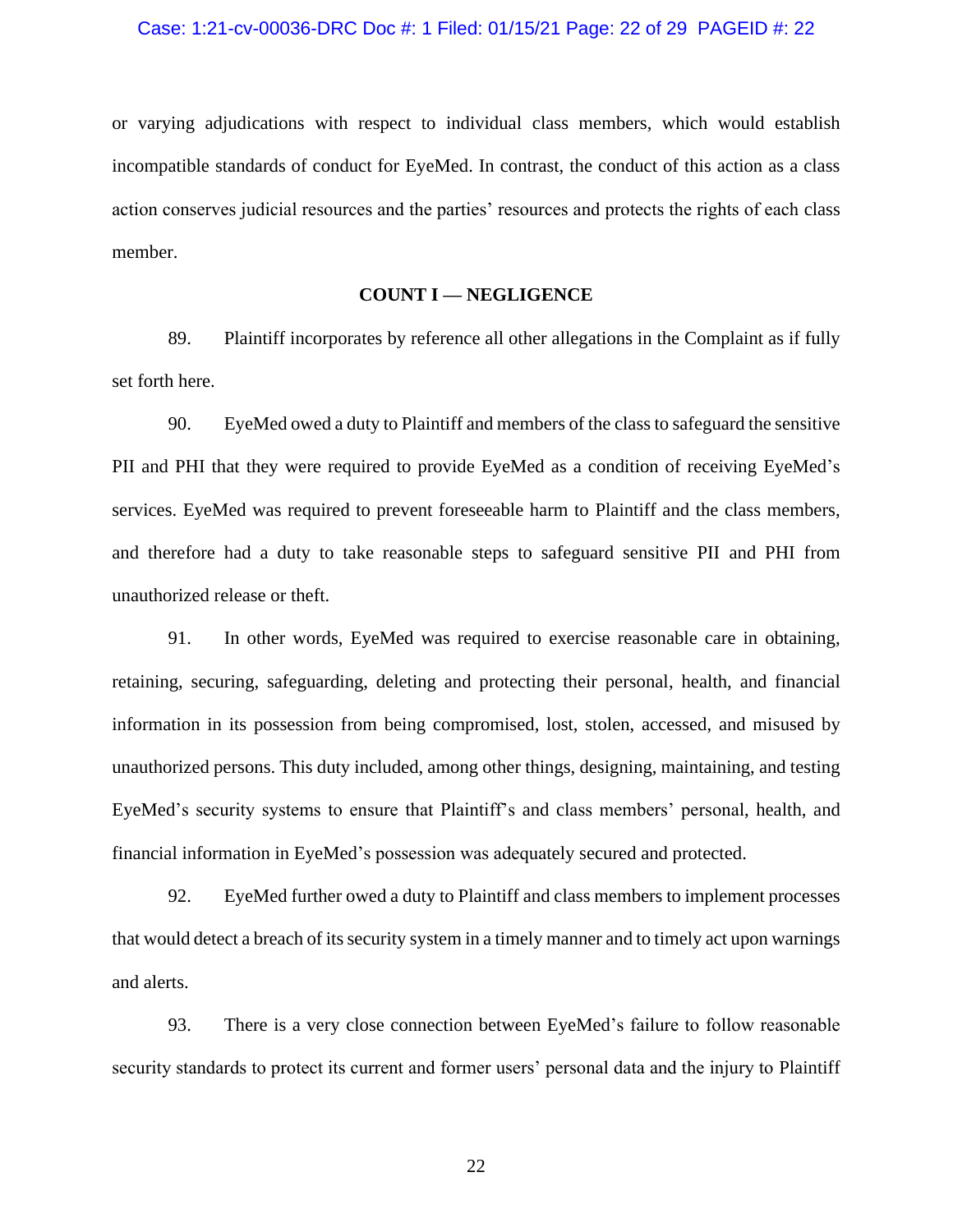#### Case: 1:21-cv-00036-DRC Doc #: 1 Filed: 01/15/21 Page: 23 of 29 PAGEID #: 23

and the class. When individuals have their personal information stolen, they are at substantial risk for imminent identity theft, and need to take steps to protect themselves, including, for example, buying credit monitoring services and purchasing or obtaining credit reports to protect themselves from identity theft.

94. If EyeMed had taken reasonable security measures, data thieves would not have been able to take the personal information of millions of current and former users of EyeMed's services. The policy of preventing future harm weighs in favor of finding a special relationship between EyeMed and Plaintiff and the class. If companies are not held accountable for failing to take reasonable security measures to protect their customers' personal data, they will not take the steps that are necessary to protect against future security breaches.

95. EyeMed owed a duty to timely disclose the material fact that EyeMed's computer systems and data security practices were inadequate to safeguard users' personal, health, and financial data from theft.

96. EyeMed breached these duties by the conduct alleged in the Complaint by, including without limitation, failing to protect its customers' personal, health, and financial, information; failing to maintain adequate computer systems and data security practices to safeguard customers' personal, health, and financial information; failing to disclose the material fact that EyeMed's computer systems and data security practices were inadequate to safeguard customers' personal, health, and financial data from theft; and failing to disclose in a timely and accurate manner to Plaintiff and members of the class the material fact of the data breach.

97. As a direct and proximate result of EyeMed's failure to exercise reasonable care and use commercially reasonable security measures, the personal data of current and former EyeMed users was accessed by ill-intentioned criminals who could and will use the information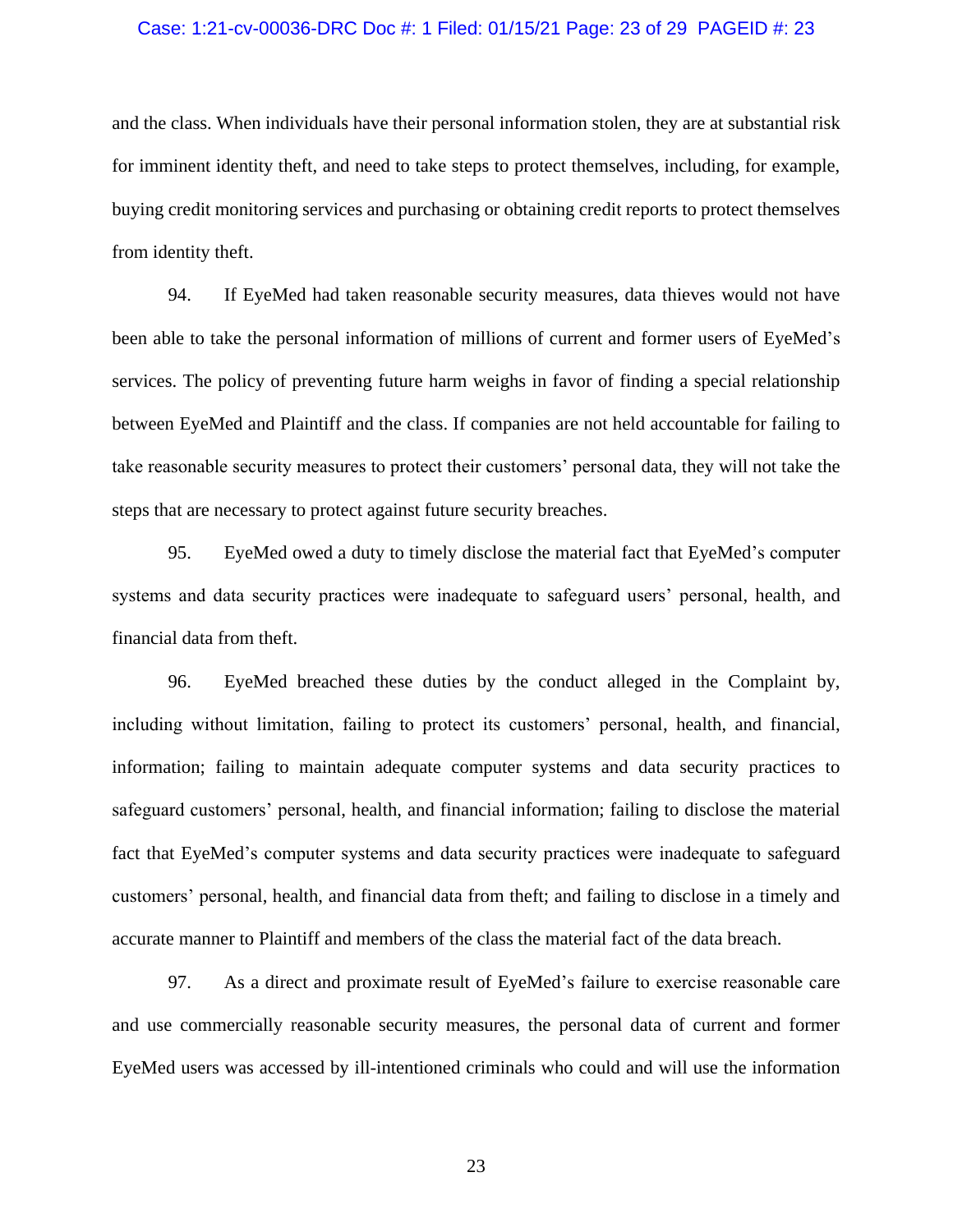#### Case: 1:21-cv-00036-DRC Doc #: 1 Filed: 01/15/21 Page: 24 of 29 PAGEID #: 24

to commit identity or financial fraud. Plaintiff and the class face the imminent, certainly impending and substantially heightened risk of identity theft, fraud and further misuse of their personal data.

98. As a proximate result of this conduct, Plaintiff and the other class members suffered damage after the unauthorized data release and will continue to suffer damages in an amount to be proven at trial. Furthermore, Plaintiff and the class have suffered emotional distress as a result of the breach and have lost time and/or money as a result of past and continued efforts to protect their PII and prevent the unauthorized use of their PII.

#### **COUNT II — BAILMENT**

99. Plaintiff incorporates by reference all other allegations in the Complaint as if fully set forth here.

100. Plaintiff and the class delivered their personal, health, and financial information to EyeMed for the exclusive purpose of obtaining services.

101. The PII and PHI is intangible personal property belonging to Plaintiff and the class members.

102. In delivering their personal data to EyeMed, Plaintiff and class members intended and understood that EyeMed would adequately safeguard their personal data.

103. EyeMed accepted possession of Plaintiff's and class members' personal data for the purpose of providing work-related services to Plaintiff and class members.

104. A bailment (or deposit) was established for the mutual benefit of the parties. By accepting possession of Plaintiff's and class members' personal data, EyeMed understood that Plaintiff and class members expected EyeMed to adequately safeguard their personal data. Furthermore, EyeMed understood that it had ongoing responsibilities to account for the information provided by its customers.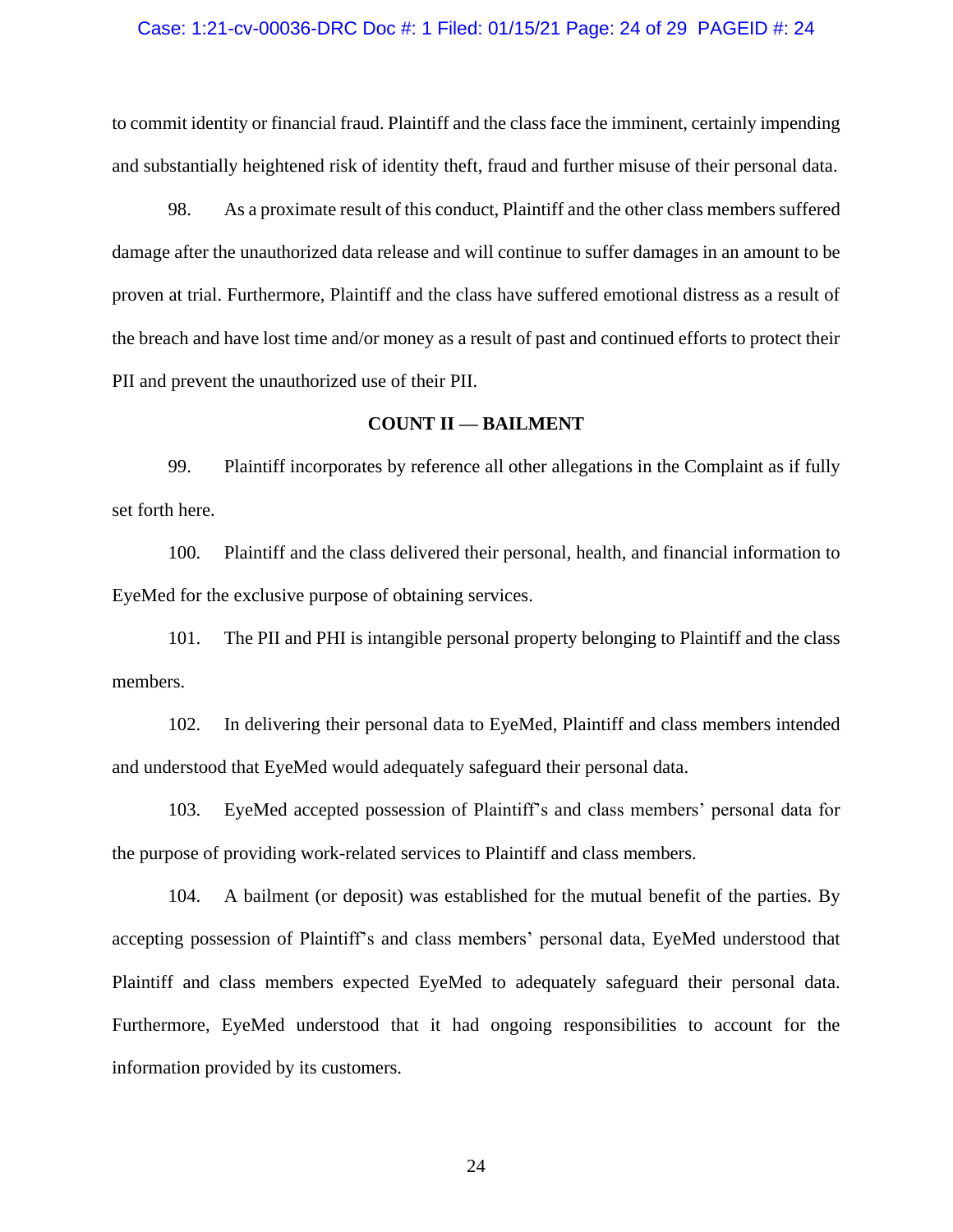#### Case: 1:21-cv-00036-DRC Doc #: 1 Filed: 01/15/21 Page: 25 of 29 PAGEID #: 25

105. For example, under its Notice of Privacy Practices,<sup>16</sup> EyeMed warranted that it would notify customers if their personal information was exposed no later than 60 days following discovery of the breach. Additionally, upon request, EyeMed was required to provide customers with "a list of instances in which we or our business associates disclosed your health information," as well as provide access to customers upon request to review or receive copies of the health information that EveMed stored.<sup>17</sup>

106. During the bailment (or deposit), EyeMed owed a duty to Plaintiff and class members to exercise reasonable care, diligence, and prudence in protecting their personal data as well as a duty to safeguard personal information properly and maintain reasonable security procedures and practices to protect such information. Defendant breached this duty.

107. EyeMed breached its duty of care by failing to take appropriate measures to safeguard and protect Plaintiff's and class members' personal, health, and financial information, resulting in the unlawful and unauthorized access to and misuse of Plaintiff's and class members' personal, health, and financial information. Defendant also breached its duty to account for the information it stored on behalf of Plaintiff and the class members and to notify them no later than 60 days after learning of a data breach.

108. As a proximate result of this conduct, Plaintiff and the other class members suffered and will continue to suffer damages in an amount to be proven at trial.

#### **COUNT III — BREACH OF IMPLIED CONTRACT**

109. Plaintiff incorporates by all other allegations in the Complaint as if fully set forth here.

<sup>16</sup> https://eyemed.com/en-us/hipaa-notice-of-privacy-practices, last accessed 1/12/2021.

<sup>17</sup> *Id.*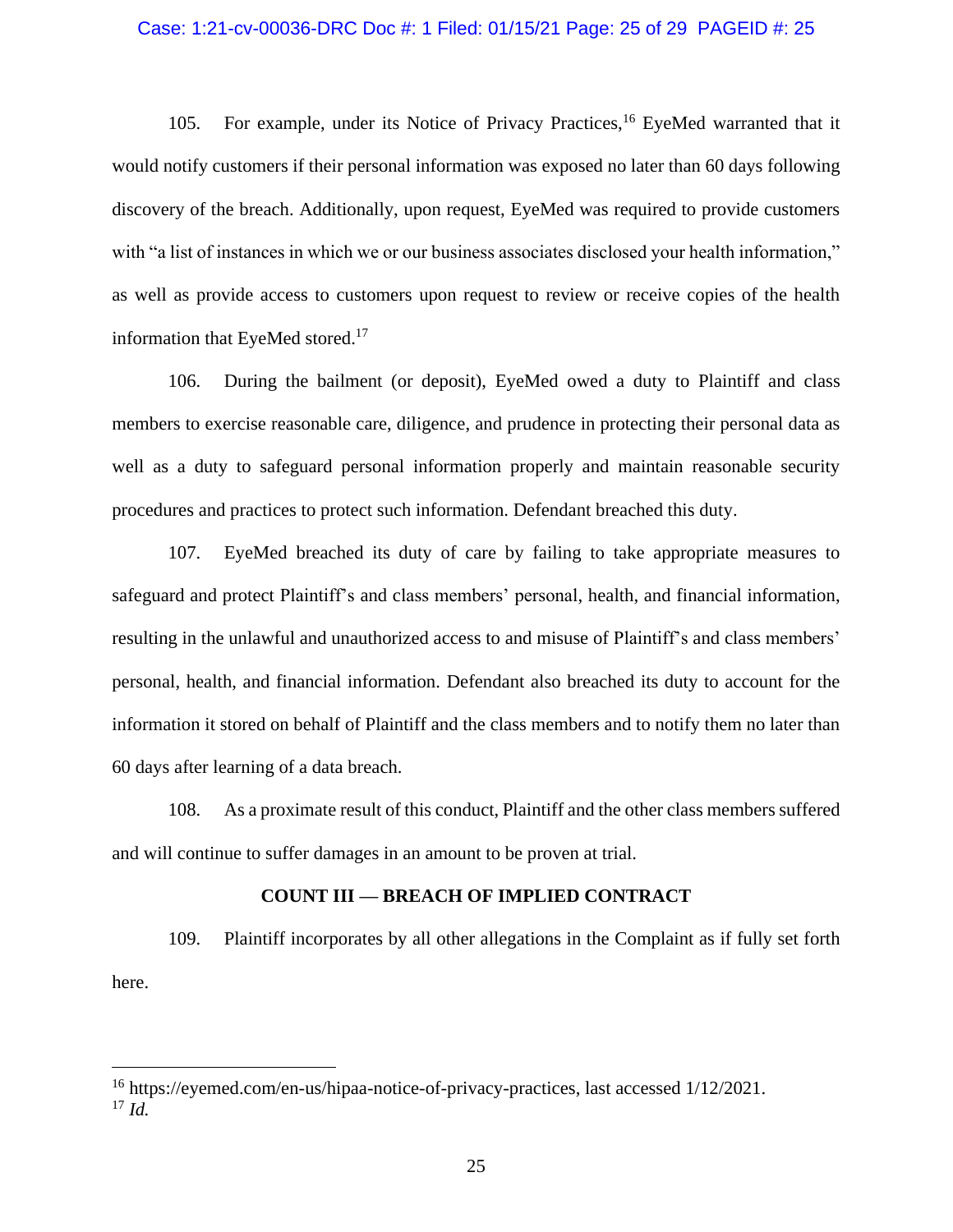### Case: 1:21-cv-00036-DRC Doc #: 1 Filed: 01/15/21 Page: 26 of 29 PAGEID #: 26

110. Plaintiff and the class delivered their personal, health, and financial information to EyeMed as part of the process of obtaining services provided by EyeMed.

111. Plaintiff and members of the class entered into implied contracts with EyeMed under which EyeMed agreed to safeguard and protect such information and to timely and accurately notify Plaintiff and class members that their data had been breached and compromised.

112. In providing such data, Plaintiff and the other members of the class entered into an implied contract with EyeMed whereby EyeMed became obligated to reasonably safeguard Plaintiff's and the other class members' sensitive, non-public information.

113. In delivering their personal data to EyeMed, Plaintiff and class members intended and understood that EyeMed would adequately safeguard their personal data.

114. Plaintiff and the class members would not have entrusted their private and confidential financial, health, and personal information to Defendants in the absence of such an implied contract.

115. EyeMed accepted possession of Plaintiff's and class members' personal data for the purpose of providing services to Plaintiff and class members.

116. Had EyeMed disclosed to Plaintiff and members of the class that EyeMed did not have adequate computer systems and security practices to secure users' and former users' personal data, Plaintiff and members of the class would not have provided their PII and PHI to EyeMed.

117. EyeMed recognized that its users' and former users' personal data is highly sensitive and must be protected, and that this protection was of material importance as part of the bargain to Plaintiff and members of the class.

118. Plaintiff and members of the class fully performed their obligations under the implied contracts with EyeMed.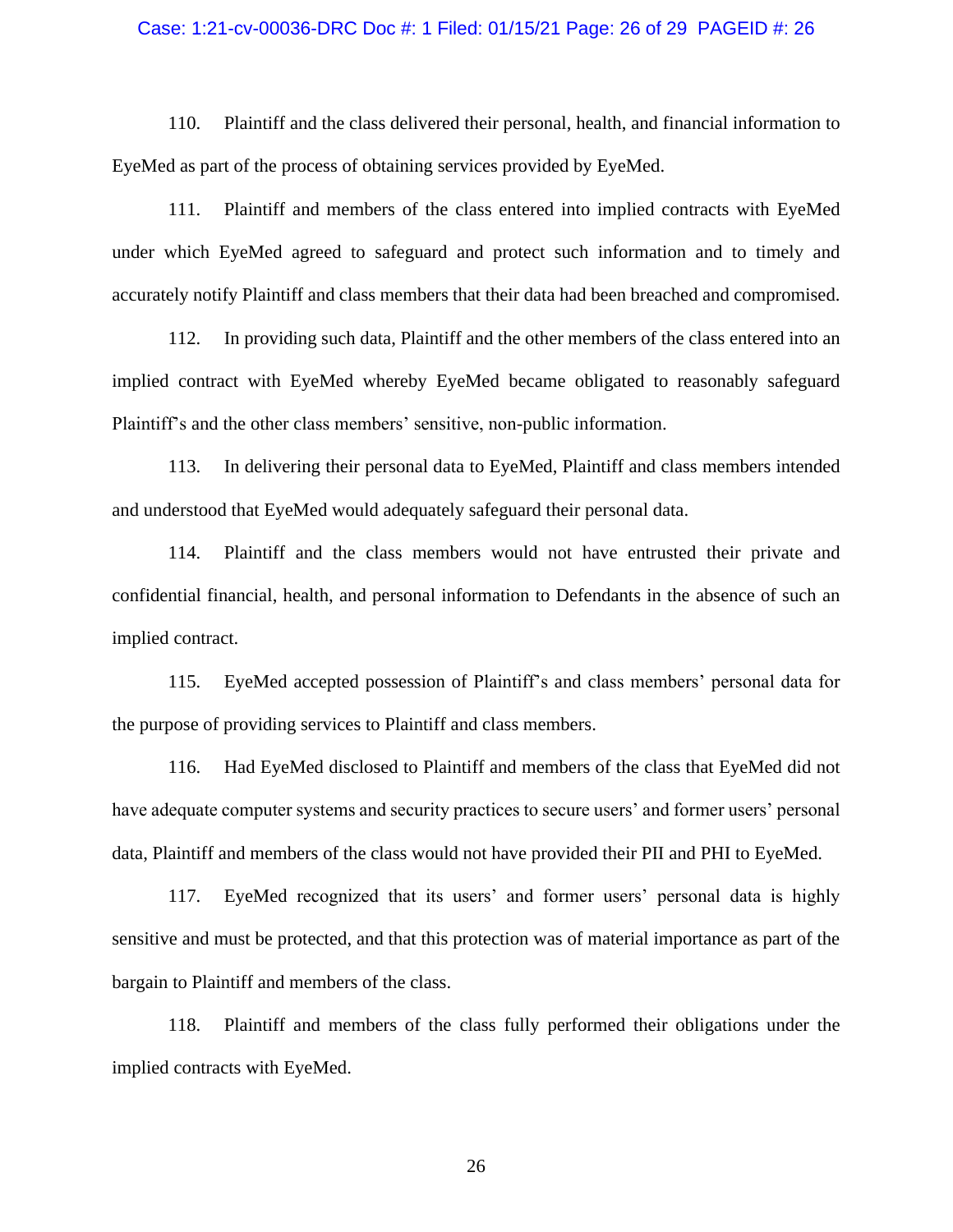#### Case: 1:21-cv-00036-DRC Doc #: 1 Filed: 01/15/21 Page: 27 of 29 PAGEID #: 27

119. EyeMed breached the implied contract with Plaintiff and the other members of the class by failing to take reasonable measures to safeguard their data.

120. As a proximate result of this conduct, Plaintiff and the other class members suffered and will continue to suffer damages in an amount to be proven at trial.

### **COUNT IV — UNJUST ENRICHMENT**

121. Plaintiff incorporates by reference all other allegations in the Complaint as if fully set forth herein.

122. Plaintiff and class members conferred a monetary benefit on EyeMed in the form of monies or fees paid for services from EyeMed. EyeMed had knowledge of this benefit when it accepted the money from Plaintiff and the class members.

123. The monies or fees paid by the Plaintiff and class members were supposed to be used by EyeMed, in part, to pay for the administrative and other costs of providing reasonable data security and protection to Plaintiff and class members.

124. EyeMed failed to provide reasonable security, safeguards, and protections to the personal data of Plaintiff and class members, and as a result the Plaintiff and class overpaid EyeMed as part of services they purchased.

125. EyeMed failed to disclose to Plaintiff and members of the class that its computer systems and security practices were inadequate to safeguard users' and former users' personal data against theft.

126. Under principles of equity and good conscience, EyeMed should not be permitted to retain the money belonging to Plaintiff and class members because EyeMed failed to provide adequate safeguards and security measures to protect Plaintiff's and class members' personal, health, and financial information that they paid for but did not receive.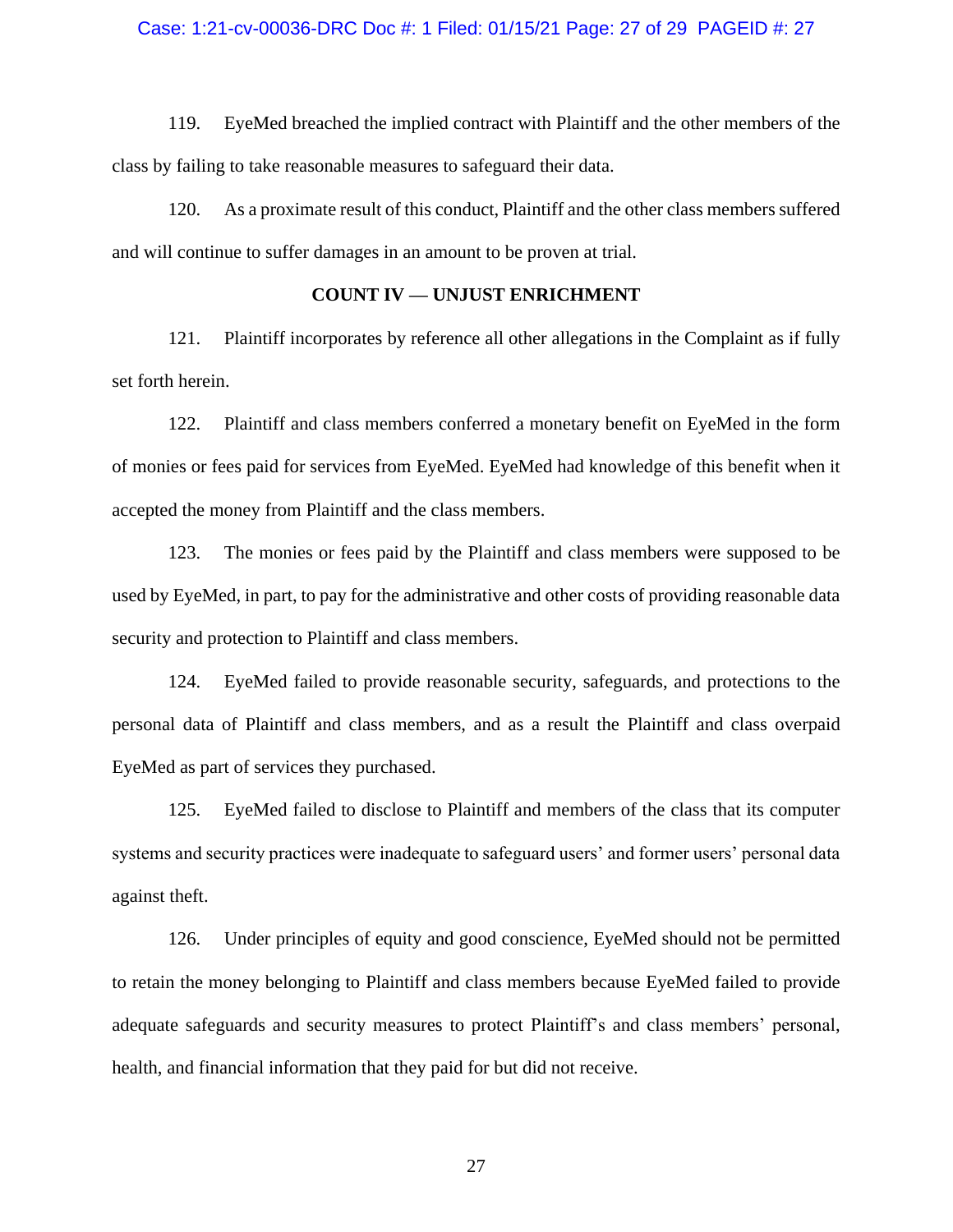## Case: 1:21-cv-00036-DRC Doc #: 1 Filed: 01/15/21 Page: 28 of 29 PAGEID #: 28

127. EyeMed wrongfully accepted and retained these benefits to the detriment of Plaintiff and class members.

128. EyeMed's enrichment at the expense of Plaintiff and class members is and was unjust.

129. As a result of EyeMed's wrongful conduct, as alleged above, Plaintiff and the class are entitled under the unjust enrichment laws of all 50 states and the District of Columbia to restitution and disgorgement of all profits, benefits, and other compensation obtained by EyeMed, plus attorneys' fees, costs, and interest thereon.

# **RELIEF REQUESTED**

Plaintiff, individually and on behalf of the proposed class, requests that the Court:

- 1. Certify this case as a class action on behalf of the class defined above, appoint Plaintiff as class representative, and appoint the undersigned counsel as class counsel;
- 2. Award declaratory, injunctive and other equitable relief as is necessary to protect the interests of Plaintiff and other class members;
- 3. Award restitution and damages to Plaintiff and class members in an amount to be determined at trial;
- 4. Award Plaintiff and class members their reasonable litigation expenses and attorneys' fees to the extent allowed by law;
- 5. Award Plaintiff and class members pre- and post-judgment interest, to the extent allowable; and
- 6. Award such other and further relief as equity and justice may require.

# **DEMAND FOR JURY TRIAL**

Plaintiff demands a trial by jury of any and all issues in this action so triable of right.

Respectfully submitted,

*/s/ Terence R. Coates* W.B. Markovits (0018514) Terence R. Coates (0085579)